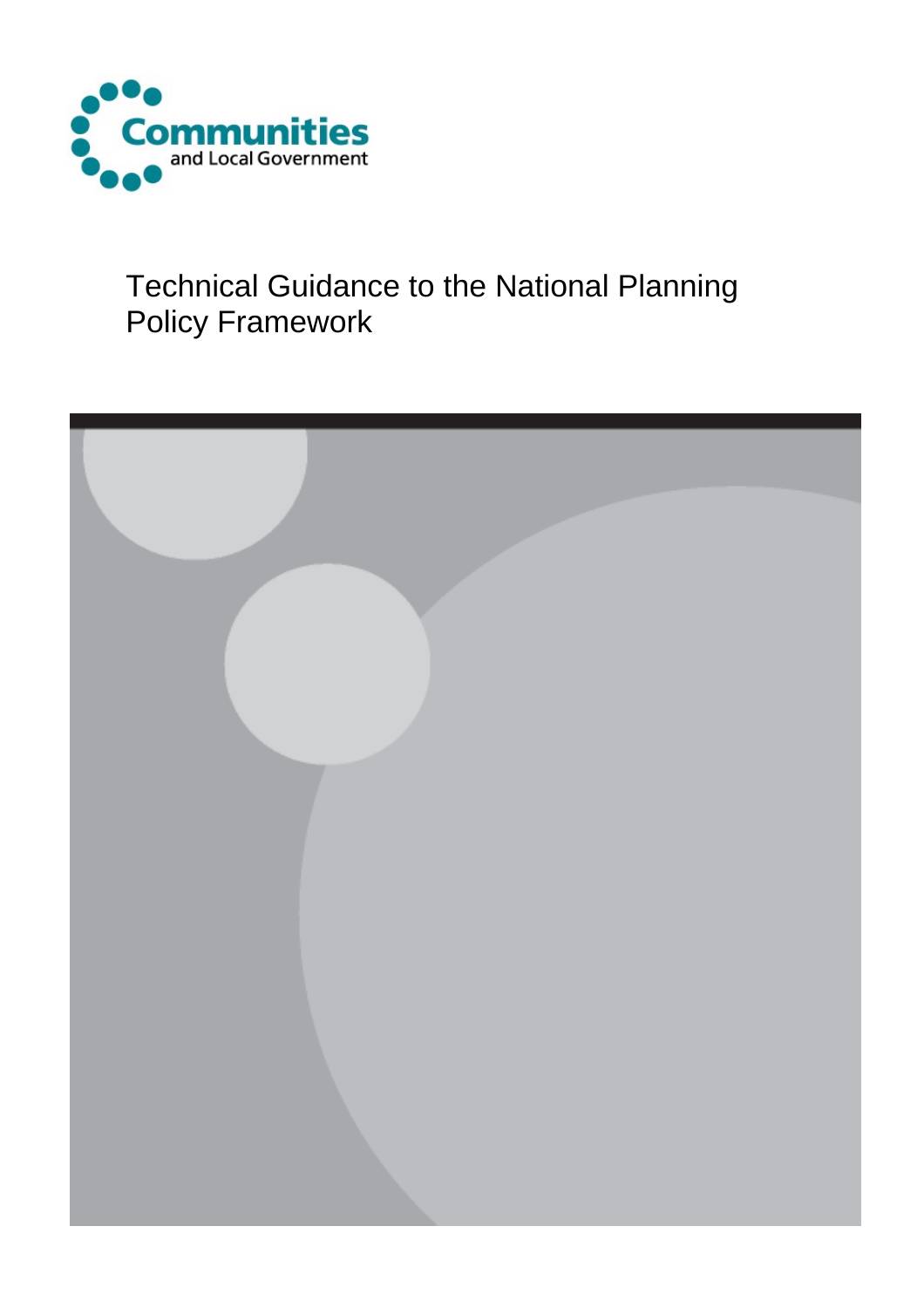

# Technical Guidance to the National Planning Policy Framework

March 2012 Department for Communities and Local Government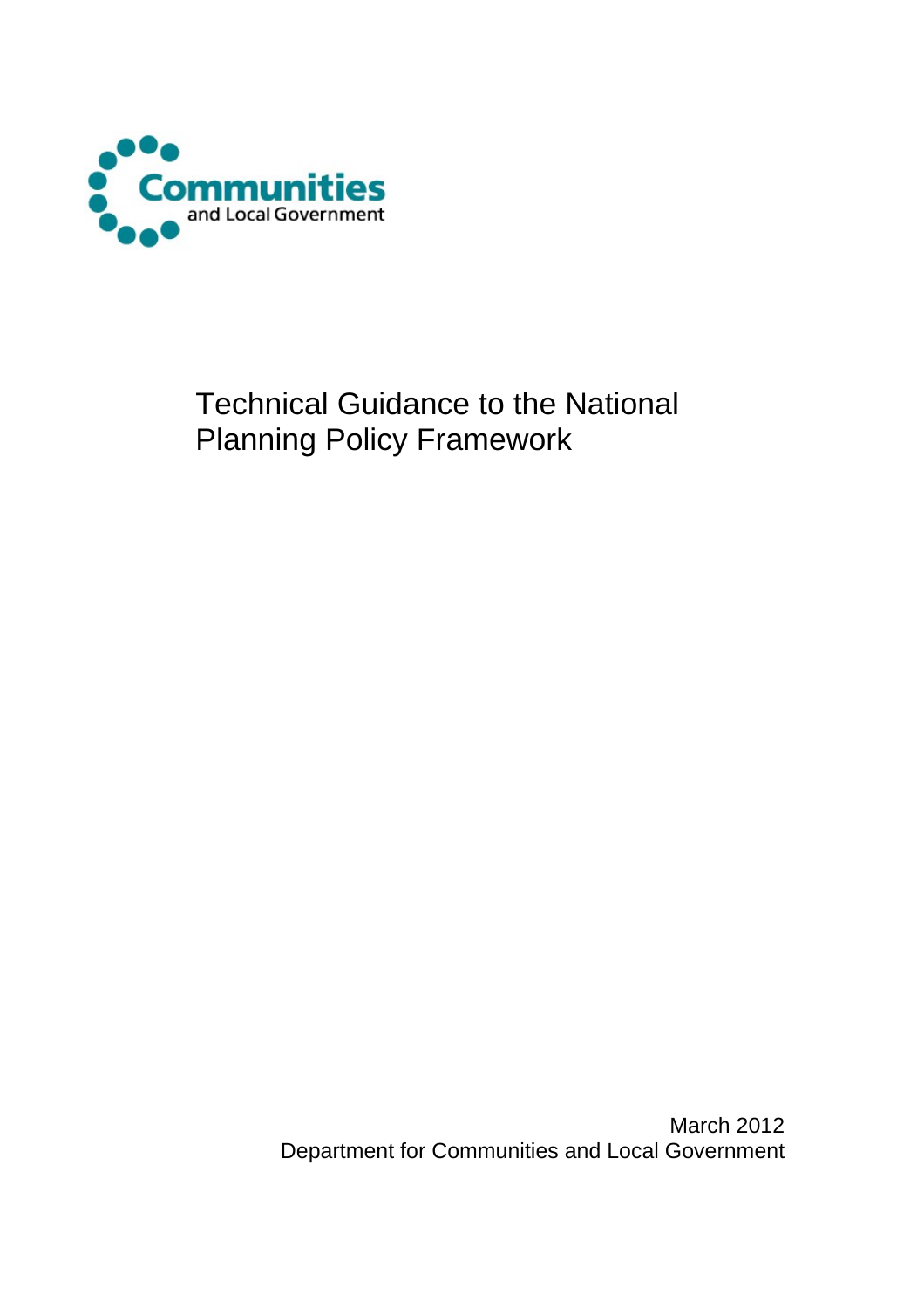*© Crown copyright, 2012* 

*Copyright in the typographical arrangement rests with the Crown.*

You may re-use this information (not including logos) free of charge in any format or medium, under the terms of the Open Government Licence. To view this licence, visit <http://www.nationalarchives.gov.uk/doc/open-government-licence/> or write to the Information Policy Team, The National Archives, Kew, London TW9 4DU, or e-mail: [psi@nationalarchives.gsi.gov.uk.](mailto:psi@nationalarchives.gsi.gov.uk)

This document/publication is also available on our website at www.communities.gov.uk

Any enquiries regarding this document/publication should be sent to us at:

Department for Communities and Local Government Eland House Bressenden Place London SW1E 5DU Telephone: 030 3444 0000

March, 2012

ISBN: 978-1-4098-3410-6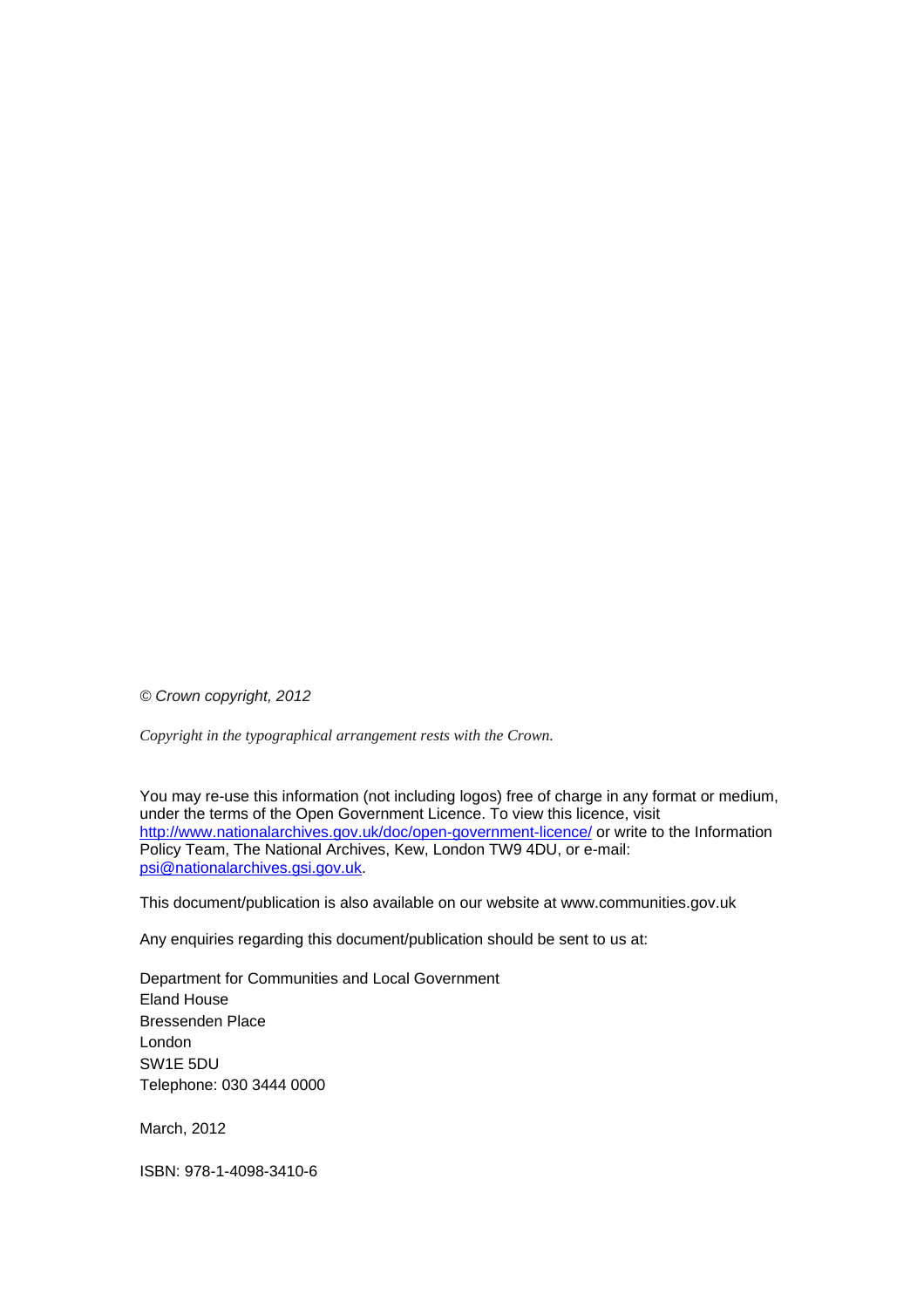# **Contents**

| Introduction                                          | $\overline{2}$ |
|-------------------------------------------------------|----------------|
| Flood risk                                            | $\overline{2}$ |
| The Sequential and Exception Tests                    | $\overline{2}$ |
| Flood risk assessment                                 | 8              |
| Strategic flood risk assessment                       | 8              |
| Site-specific flood risk assessment                   | 9              |
| Taking climate change into account                    | 10             |
| Managing residual flood risk                          | 12             |
| Flood resilience and resistance                       | 12             |
| Minerals policy                                       | 14             |
| Proximity of mineral workings to communities          | 14             |
| Dust emissions                                        | 14             |
| <b>General considerations</b>                         | 14             |
| Health effects of dust                                | 16             |
| Noise emissions                                       | 17             |
| Noise standards                                       | 18             |
| Stability in surface mine workings and tips           | 18             |
| Restoration and aftercare of mineral sites            | 19             |
| Landscape strategy                                    | 19             |
| Reclamation conditions/schemes                        | 19             |
| Aftercare schemes                                     | 21             |
| <b>Financial guarantees</b>                           | 22             |
| Landbanks for industrial minerals                     | 23             |
| Definitions in the National Planning Policy Framework | 23             |
| Glossary of technical noise terms                     | 24             |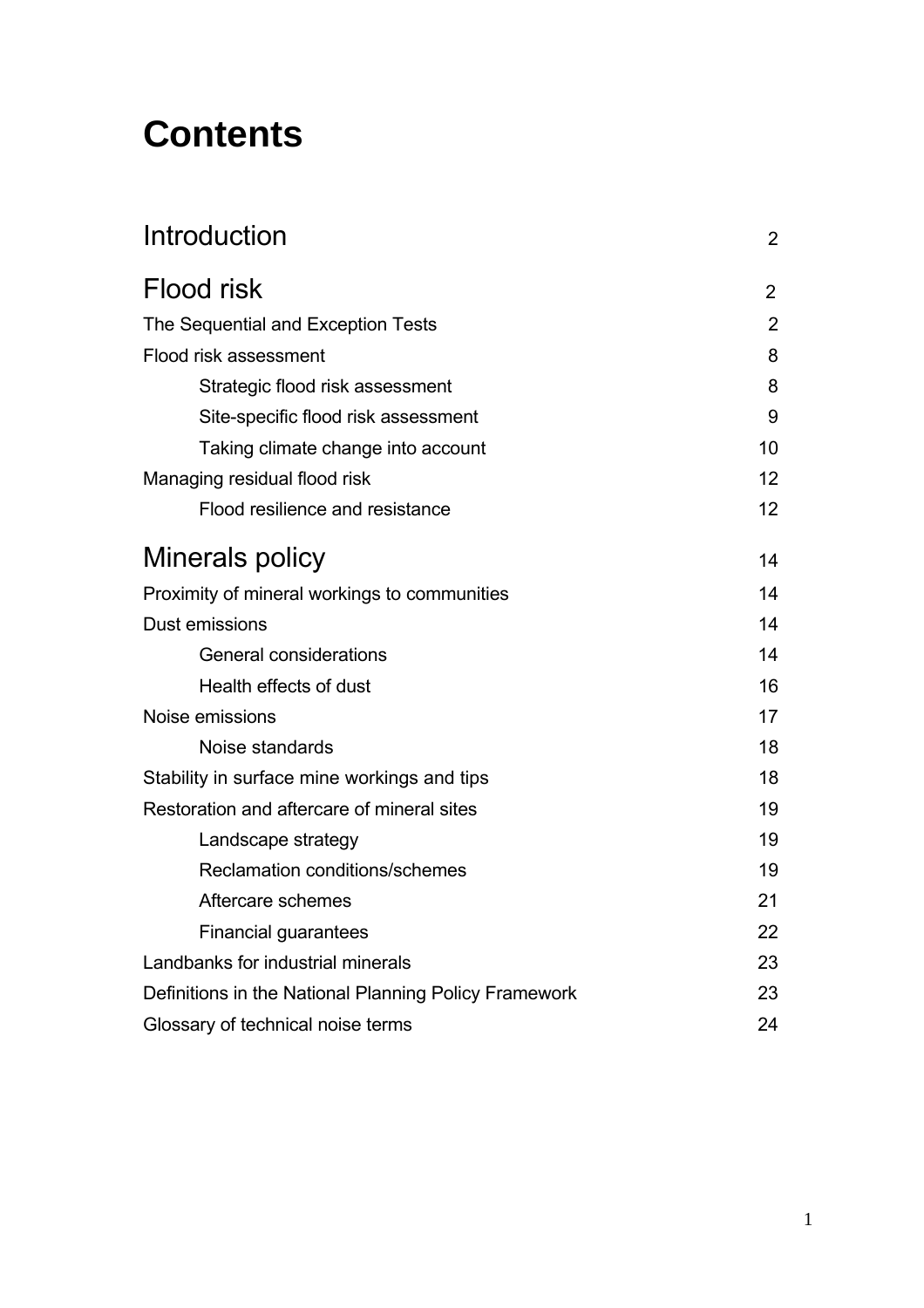# **Introduction**

1. This document provides additional guidance to local planning authorities to ensure the effective implementation of the planning policy set out in the National Planning Policy Framework on development in areas at risk of flooding and in relation to mineral extraction. This guidance retains key elements of Planning Policy Statement 25 and of the existing minerals policy statements and minerals planning guidance notes which are considered necessary and helpful in relation to these policy areas. The retention of this guidance is an interim measure pending a wider review of guidance to support planning policy.

# **Flood risk**

- 2. As set out in the National Planning Policy Framework, inappropriate development in areas at risk of flooding should be avoided by directing development away from areas at highest risk, but where development is necessary, making it safe without increasing flood risk elsewhere. For these purposes:
	- "areas at risk of flooding" means land within Flood Zones 2 and 3; or land within Flood Zone 1 which has critical drainage problems and which has been notified to the local planning authority by the Environment Agency;
	- "flood risk" means risk from all sources of flooding including from rivers and the sea, directly from rainfall on the ground surface and rising groundwater, overwhelmed sewers and drainage systems, and from reservoirs, canals and lakes and other artificial sources.

# The Sequential and Exception Tests

- 3. As set out in the National Planning Policy Framework, the aim of the Sequential Test is to steer new development to areas with the lowest probability of flooding. The flood zones (see table 1) are the starting point for this sequential approach. Zones 2 and 3 are shown on the flood map<sup>[1](#page-4-0)</sup> with Flood Zone 1 being all the land falling outside Zones 2 and 3. These flood zones refer to the probability of sea and river flooding only, ignoring the presence of existing defences.
- 4. Strategic Flood Risk Assessments (see paragraphs 7-8) refine information on the probability of flooding, taking other sources of flooding and the impacts of climate change (see paragraphs 11-15) into account. They provide the basis for applying the Sequential Test, on the basis of the flood zones in table 1. Where table 1

<span id="page-4-0"></span> $\overline{a}$  $1$  To access the flood map, see the Environment Agency's website at: <http://www.environment-agency.gov.uk/homeandleisure/floods/default.aspx>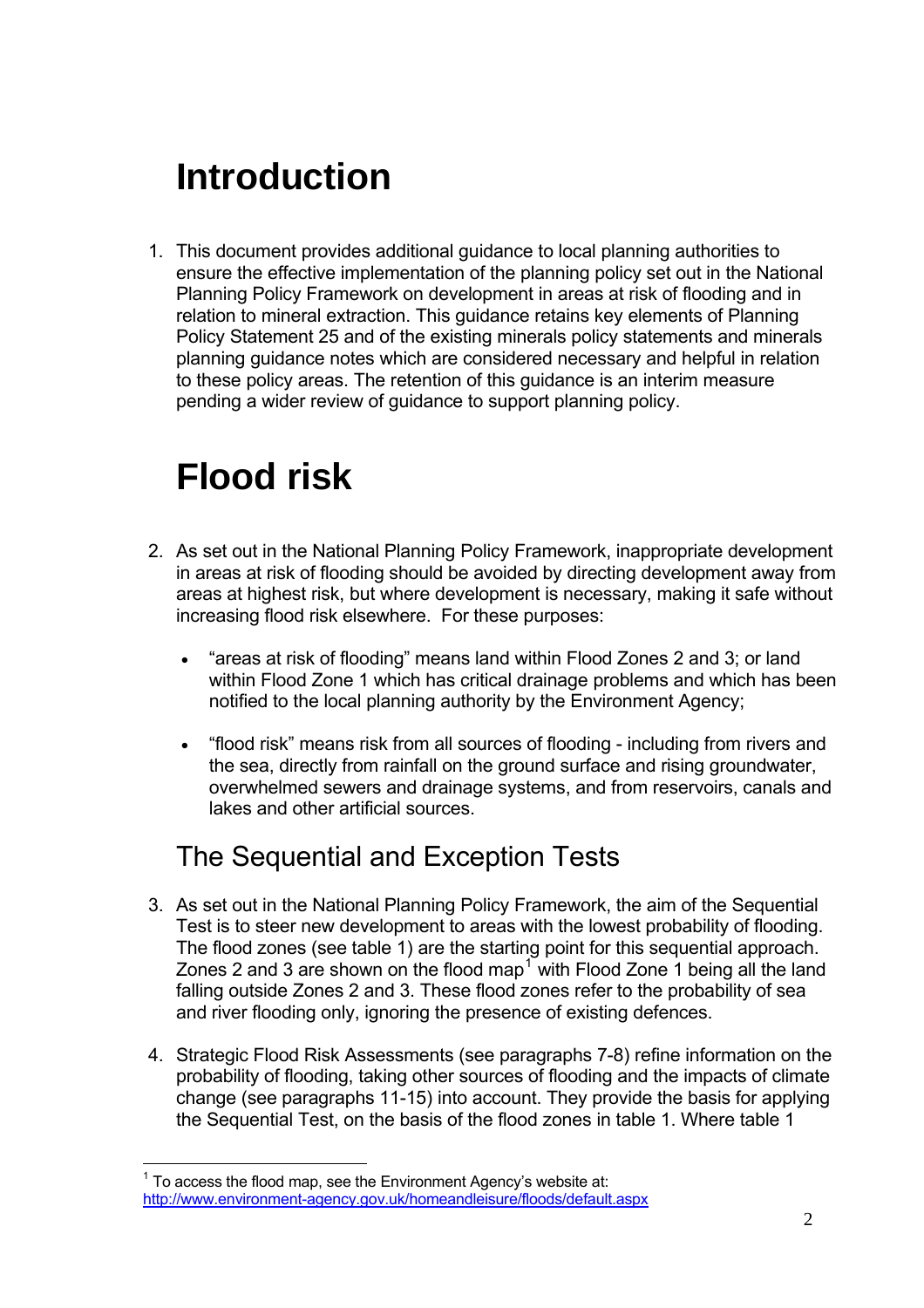indicates the need to apply the Exception Test (as set out in the National Planning Policy Framework), the scope of a Strategic Flood Risk Assessment will be widened to consider the impact of the flood risk management infrastructure on the frequency, impact, speed of onset, depth and velocity of flooding within the flood zones considering a range of flood risk management maintenance scenarios. Where a Strategic Flood Risk Assessment is not available, the Sequential Test will be based on the Environment Agency flood zones.

5. The overall aim should be to steer new development to Flood Zone 1. Where there are no reasonably available sites in Flood Zone 1, local planning authorities allocating land in local plans or determining planning applications for development at any particular location should take into account the flood risk vulnerability of land uses (see table 2) and consider reasonably available sites in Flood Zone 2, applying the Exception Test if required (see table 3). Only where there are no reasonably available sites in Flood Zones 1 or 2 should the suitability of sites in Flood Zone 3 be considered, taking into account the flood risk vulnerability of land uses and applying the Exception Test if required.

#### **Table 1: Flood zones**

*(Note: These flood zones refer to the probability of river and sea flooding, ignoring the presence of defences)*

#### **Zone 1 - low probability**

#### **Definition**

This zone comprises land assessed as having a less than 1 in 1,000 annual probability of river or sea flooding (<0.1%).

#### **Appropriate uses**

All uses of land are appropriate in this zone.

#### **Flood risk assessment requirements**

For development proposals on sites comprising one hectare or above the vulnerability to flooding from other sources as well as from river and sea flooding, and the potential to increase flood risk elsewhere through the addition of hard surfaces and the effect of the new development on surface water run-off, should be incorporated in a flood risk assessment. This need only be brief unless the factors above or other local considerations require particular attention.

#### **Policy aims**

 $\overline{a}$ 

In this zone, developers and local authorities should seek opportunities to reduce the overall level of flood risk in the area and beyond through the layout and form of the development, and the appropriate application of sustainable drainage systems $^2$  $^2$ .

<span id="page-5-0"></span> $2$  Sustainable drainage systems cover the whole range of sustainable approaches to surface drainage management. They are designed to control surface water run off close to where it falls and mimic natural drainage as closely as possible.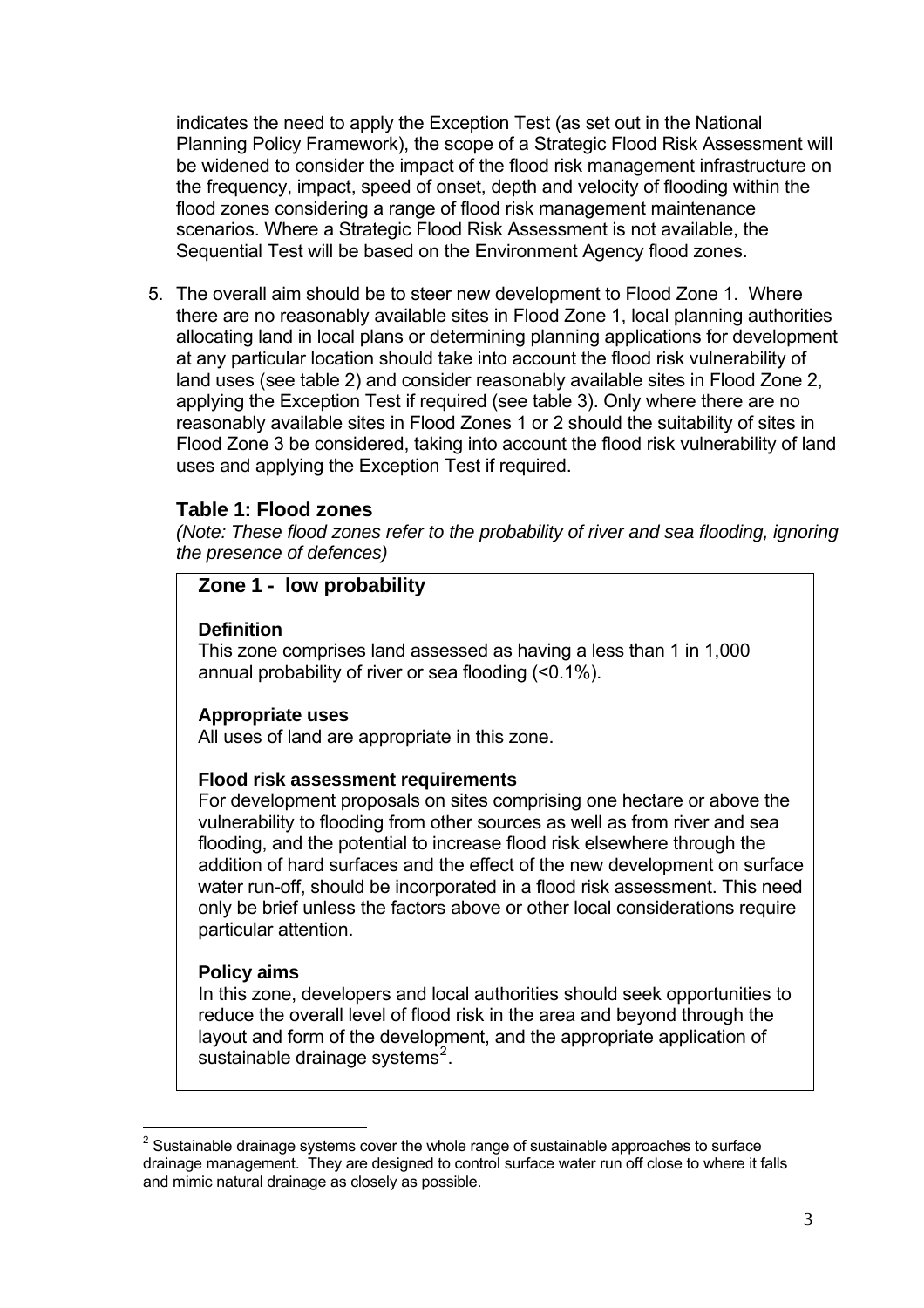#### **Zone 2 - medium probability**

#### **Definition**

This zone comprises land assessed as having between a 1 in 100 and 1 in 1,000 annual probability of river flooding (1% – 0.1%), or between a 1 in 200 and 1 in 1,000 annual probability of sea flooding  $(0.5% - 0.1%)$  in any year.

#### **Appropriate uses**

Essential infrastructure and the water-compatible, less vulnerable and more vulnerable uses, as set out in table 2, are appropriate in this zone. The highly vulnerable uses are *only* appropriate in this zone if the Exception Test is passed.

#### **Flood risk assessment requirements**

All development proposals in this zone should be accompanied by a flood risk assessment.

#### **Policy aims**

In this zone, developers and local authorities should seek opportunities to reduce the overall level of flood risk in the area through the layout and form of the development, and the appropriate application of sustainable drainage systems.

### **Zone 3a - high probability**

#### **Definition**

This zone comprises land assessed as having a 1 in 100 or greater annual probability of river flooding (>1%), or a 1 in 200 or greater annual probability of flooding from the sea (>0.5%) in any year.

#### **Appropriate uses**

The water-compatible and less vulnerable uses of land (table 2) are appropriate in this zone. The highly vulnerable uses should not be permitted in this zone.

The more vulnerable uses and essential infrastructure should only be permitted in this zone if the Exception Test is passed. Essential infrastructure permitted in this zone should be designed and constructed to remain operational and safe for users in times of flood.

#### **Flood risk assessment requirements**

All development proposals in this zone should be accompanied by a flood risk assessment.

#### **Policy aims**

In this zone, developers and local authorities should seek opportunities to:

• reduce the overall level of flood risk in the area through the layout and form of the development and the appropriate application of sustainable drainage systems;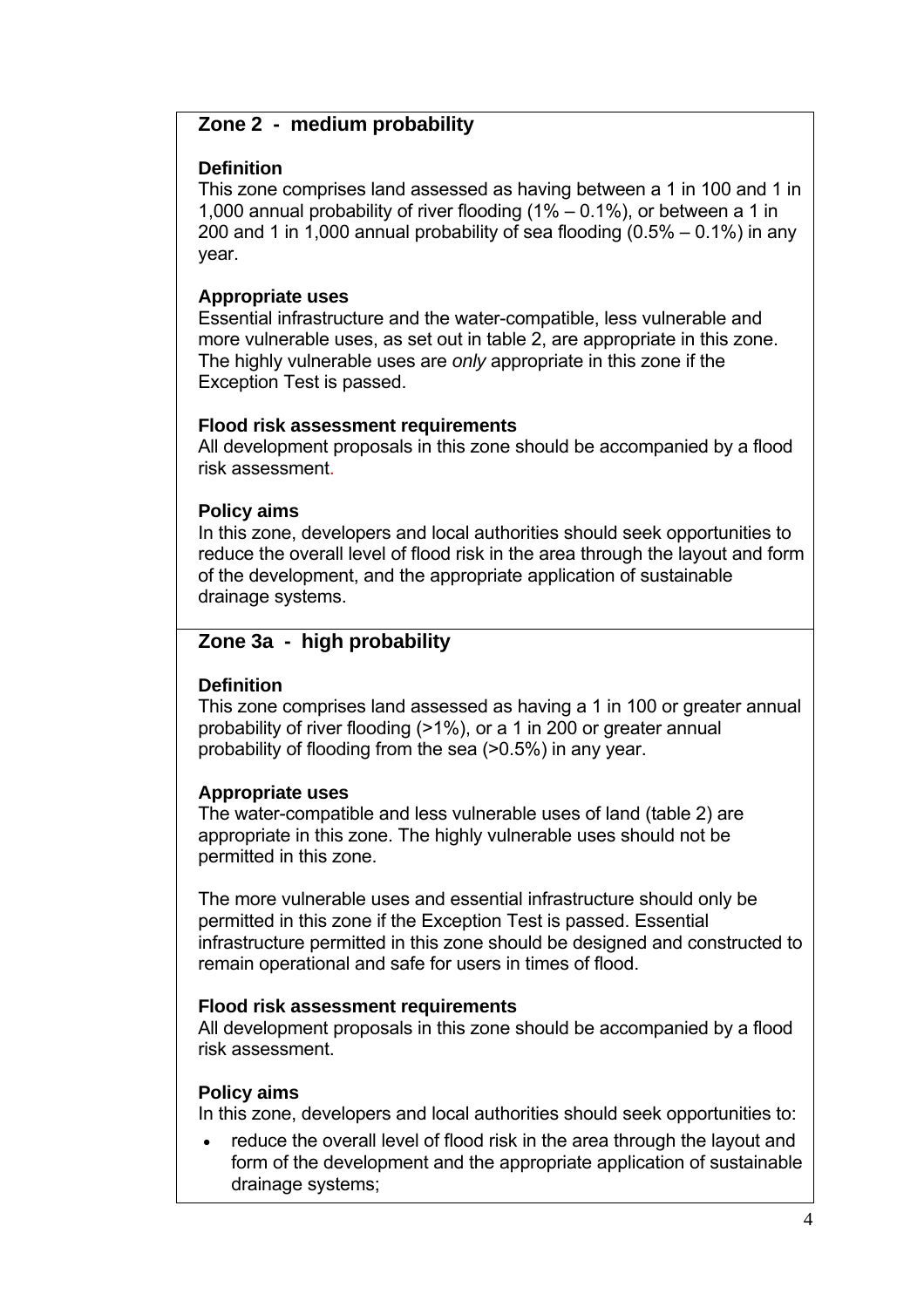- relocate existing development to land in zones with a lower probability of flooding; and
- create space for flooding to occur by restoring functional floodplain and flood flow pathways and by identifying, allocating and safeguarding open space for flood storage.

### **Zone 3b - the functional floodplain**

#### **Definition**

This zone comprises land where water *has* to flow or be stored in times of flood.

Local planning authorities should identify in their Strategic Flood Risk Assessments areas of functional floodplain and its boundaries accordingly, in agreement with the Environment Agency. The identification of functional floodplain should take account of local circumstances and not be defined solely on rigid probability parameters. But land which would flood with an annual probability of 1 in 20 (5%) or greater in any year, or is designed to flood in an extreme (0.1%) flood, should provide a starting point for consideration and discussions to identify the functional floodplain.

#### **Appropriate uses**

Only the water-compatible uses and the essential infrastructure listed in table 2 that has to be there should be permitted in this zone. It should be designed and constructed to:

- remain operational and safe for users in times of flood;
- result in no net loss of floodplain storage:
- not impede water flows; and
- not increase flood risk elsewhere.

Essential infrastructure in this zone should pass the Exception Test.

#### **Flood risk assessment requirements**

All development proposals in this zone should be accompanied by a flood risk assessment.

#### **Policy aims**

.

In this zone, developers and local authorities should seek opportunities to:

- reduce the overall level of flood risk in the area through the layout and form of the development and the appropriate application of sustainable drainage systems;
- relocate existing development to land with a lower probability of flooding.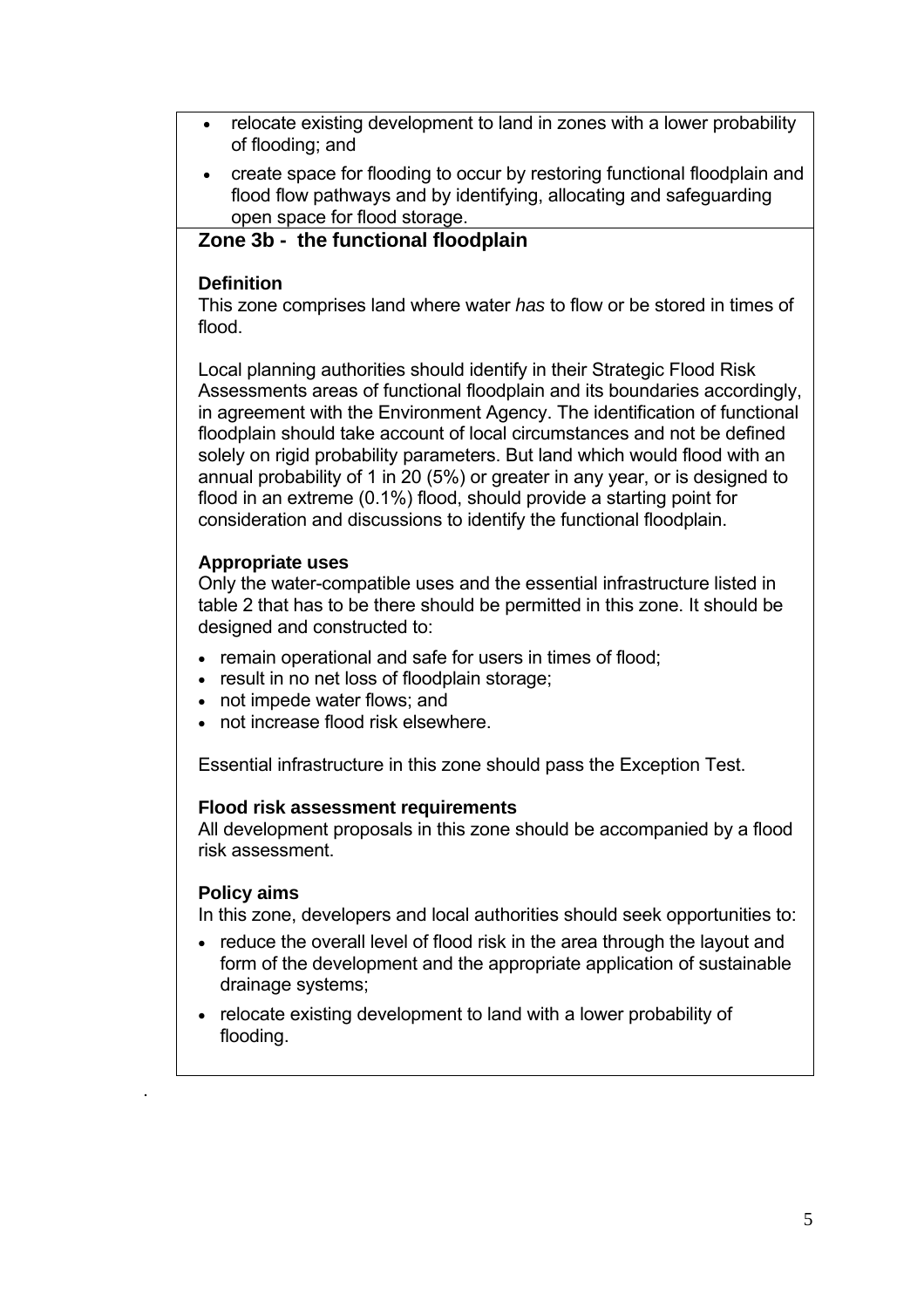### **Table 2: Flood risk vulnerability classification**

#### **Essential infrastructure**

- Essential transport infrastructure (including mass evacuation routes) which has to cross the area at risk.
- Essential utility infrastructure which has to be located in a flood risk area for operational reasons, including electricity generating power stations and grid and primary substations; and water treatment works that need to remain operational in times of flood.
- Wind turbines.

#### **Highly vulnerable**

- Police stations, ambulance stations and fire stations and command centres and telecommunications installations required to be operational during flooding.
- Emergency dispersal points.
- Basement dwellings.
- Caravans, mobile homes and park homes intended for permanent residential use $^3$  $^3$ .
- Installations requiring hazardous substances consent<sup>[4](#page-8-1)</sup>. (Where there is a demonstrable need to locate such installations for bulk storage of materials with port or other similar facilities, or such installations with energy infrastructure or carbon capture and storage installations, that require coastal or water-side locations, or need to be located in other high flood risk areas, in these instances the facilities should be classified as "essential infrastructure")<sup>[5](#page-8-2)</sup>.

#### **More vulnerable**

- Hospitals.
- Residential institutions such as residential care homes, children's homes, social services homes, prisons and hostels.
- Buildings used for dwelling houses, student halls of residence, drinking establishments, nightclubs and hotels.
- Non–residential uses for health services, nurseries and educational establishments.
- Landfill and sites used for waste management facilities for hazardous waste<sup>[6](#page-8-3)</sup>.
- Sites used for holiday or short-let caravans and camping, *subject to a specific warning and evacuation plan*. [7](#page-8-4)

#### **Less vulnerable**

 $\overline{a}$ 

- Police, ambulance and fire stations which are *not* required to be operational during flooding.
- Buildings used for shops, financial, professional and other services,

<span id="page-8-1"></span>[www.communities.gov.uk/publications/planningandbuilding/circularplanningcontrols](http://www.communities.gov.uk/publications/planningandbuilding/circularplanningcontrols) 5 In considering on video change to see the second states in the considering on video change to see the considering on video change to see th

<span id="page-8-0"></span> $3$  For any proposal involving a change of use of land to a caravan, camping or chalet site, or to a mobile home site or park home site, the Sequential and Exception Tests should be applied. See Circular 04/00: *Planning controls for hazardous substances* (paragraph 18) at:

<span id="page-8-2"></span>In considering any development proposal for such an installation, local planning authorities should have regard to planning policy on pollution in the National Planning Policy Framework.

<span id="page-8-3"></span><sup>6</sup> For definition, see *Planning for Sustainable Waste Management: Companion Guide to Planning Policy Statement 10* at

<span id="page-8-4"></span>[www.communities.gov.uk/publications/planningandbuilding/planningsustainable](http://www.communities.gov.uk/publications/planningandbuilding/planningsustainable) 7 See footnote 3.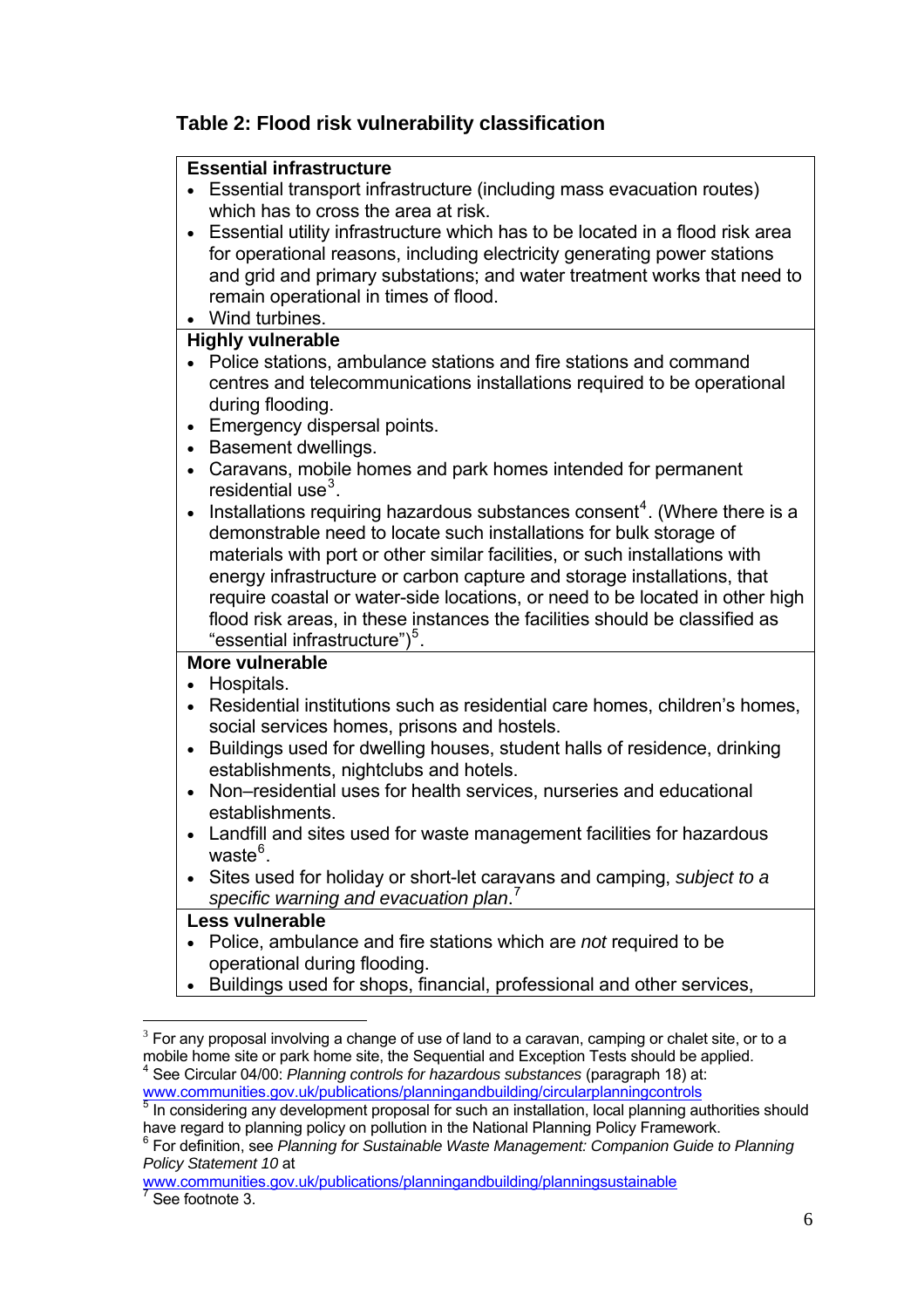restaurants and cafes, hot food takeaways, offices, general industry, storage and distribution, non–residential institutions not included in "more vulnerable", and assembly and leisure.

- Land and buildings used for agriculture and forestry.
- Waste treatment (except landfill and hazardous waste facilities).
- Minerals working and processing (except for sand and gravel working).
- Water treatment works which do *not* need to remain operational during times of flood.
- Sewage treatment works (if adequate measures to control pollution and manage sewage during flooding events are in place).

#### **Water-compatible development**

- Flood control infrastructure.
- Water transmission infrastructure and pumping stations.
- Sewage transmission infrastructure and pumping stations.
- Sand and gravel working.
- Docks, marinas and wharves.
- Navigation facilities.
- Ministry of Defence defence installations.
- Ship building, repairing and dismantling, dockside fish processing and refrigeration and compatible activities requiring a waterside location.
- Water-based recreation (excluding sleeping accommodation).
- Lifeguard and coastguard stations.
- Amenity open space, nature conservation and biodiversity, outdoor sports and recreation and essential facilities such as changing rooms.
- Essential ancillary sleeping or residential accommodation for staff required by uses in this category, *subject to a specific warning and evacuation plan*.

#### **Notes to table 2:**

 $\overline{a}$ 

a. This classification is based partly on Department for Environment, Food and Rural Affairs and Environment Agency research on *Flood Risks to People* (*FD2321/TR2*) [8](#page-9-0) and also on the need of some uses to keep functioning during flooding.

b. Buildings that combine a mixture of uses should be placed into the higher of the relevant classes of flood risk sensitivity. Developments that allow uses to be distributed over the site may fall within several classes of flood risk sensitivity.

c. The impact of a flood on the particular uses identified within this flood risk vulnerability classification will vary within each vulnerability class. Therefore, the flood risk management infrastructure and other risk mitigation measures needed to ensure the development is safe may differ between uses within a particular vulnerability classification.

<span id="page-9-0"></span><sup>8</sup> See website for further details. [www.defra.gov.uk/science/Project\\_Data/DocumentLibrary/FD2320\\_3364\\_TRP.pdf](http://www.defra.gov.uk/science/Project_Data/DocumentLibrary/FD2320_3364_TRP.pdf)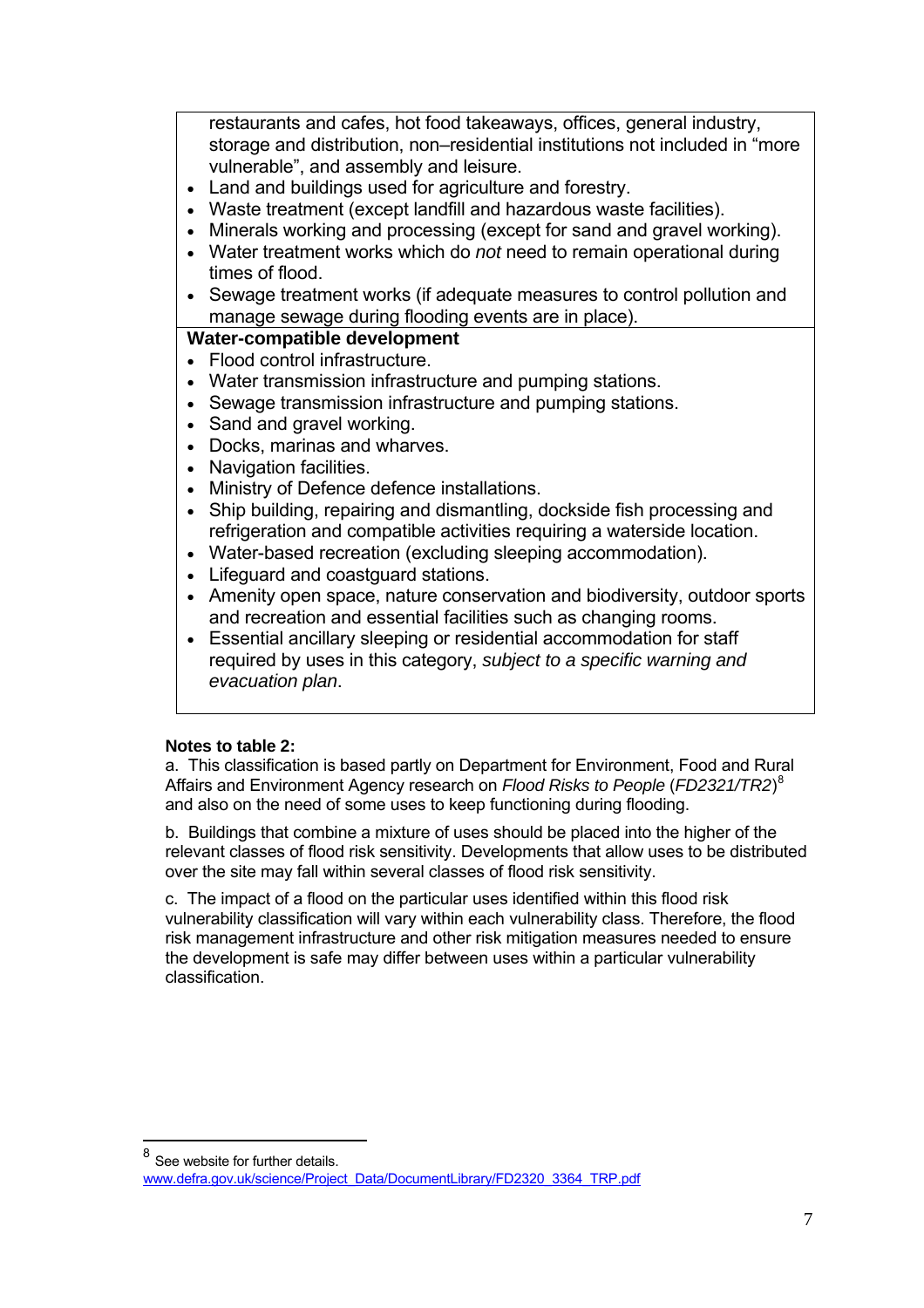### **Table 3: Flood risk vulnerability and flood zone 'compatibility'**

|                         | Flood risk<br>vulnerability<br>classification<br>(see table 2) | <b>Essential</b><br>infrastructure | Water<br>compatible | Highly<br>vulnerable          | More<br>vulnerable                   | Less<br>vulnerable |
|-------------------------|----------------------------------------------------------------|------------------------------------|---------------------|-------------------------------|--------------------------------------|--------------------|
|                         | Zone 1                                                         |                                    | ✓                   | ✓                             | ✓                                    |                    |
| $\widehat{\mathcal{L}}$ | Zone 2                                                         | ✓                                  | $\checkmark$        | Exception<br>Test<br>required | ✓                                    |                    |
| (see table              | Zone 3a                                                        | Exception<br><b>Test required</b>  |                     | $\mathbf{x}$                  | Exception<br><b>Test</b><br>required |                    |
| zone<br>Flood           | Zone 3b<br>functional<br>floodplain                            | Exception<br>Test required         | ✓                   | $\boldsymbol{\mathsf{x}}$     | $\mathbf x$                          | $\mathbf x$        |

**Key:**  $\checkmark$  Development is appropriate.

8 Development should not be permitted.

#### **Notes to table 3:**

This table does not show:

- a. the application of the Sequential Test which guides development to Flood Zone 1 first, then Zone 2, and then Zone 3;
- b. flood risk assessment requirements; or
- c. the policy aims for each flood zone.

# Flood risk assessment

6. Properly prepared assessments of flood risk will inform the decision-making process at all stages of development planning. A Strategic Flood Risk Assessment is a study carried out by one or more local planning authorities to assess the risk to an area from flooding from all sources, now and in the future, taking account of the impacts of climate change, and to assess the impact that changes or development in the area will have on flood risk. It may also identify, particularly at more local levels, how to manage those changes to ensure that flood risk is not increased. A site-specific flood risk assessment is carried out by, or on behalf of, a developer to assess the risk to a development site and demonstrate how flood risk from all sources of flooding to the development itself and flood risk to others will be managed now, and taking climate change into account. There should be iteration between the different levels of flood risk assessment.

### **Strategic Flood Risk Assessment**

7. As set out in the National Planning Policy Framework, Local Plans should be supported by Strategic Flood Risk Assessment. The Strategic Flood Risk Assessment should be prepared in consultation with the Environment Agency,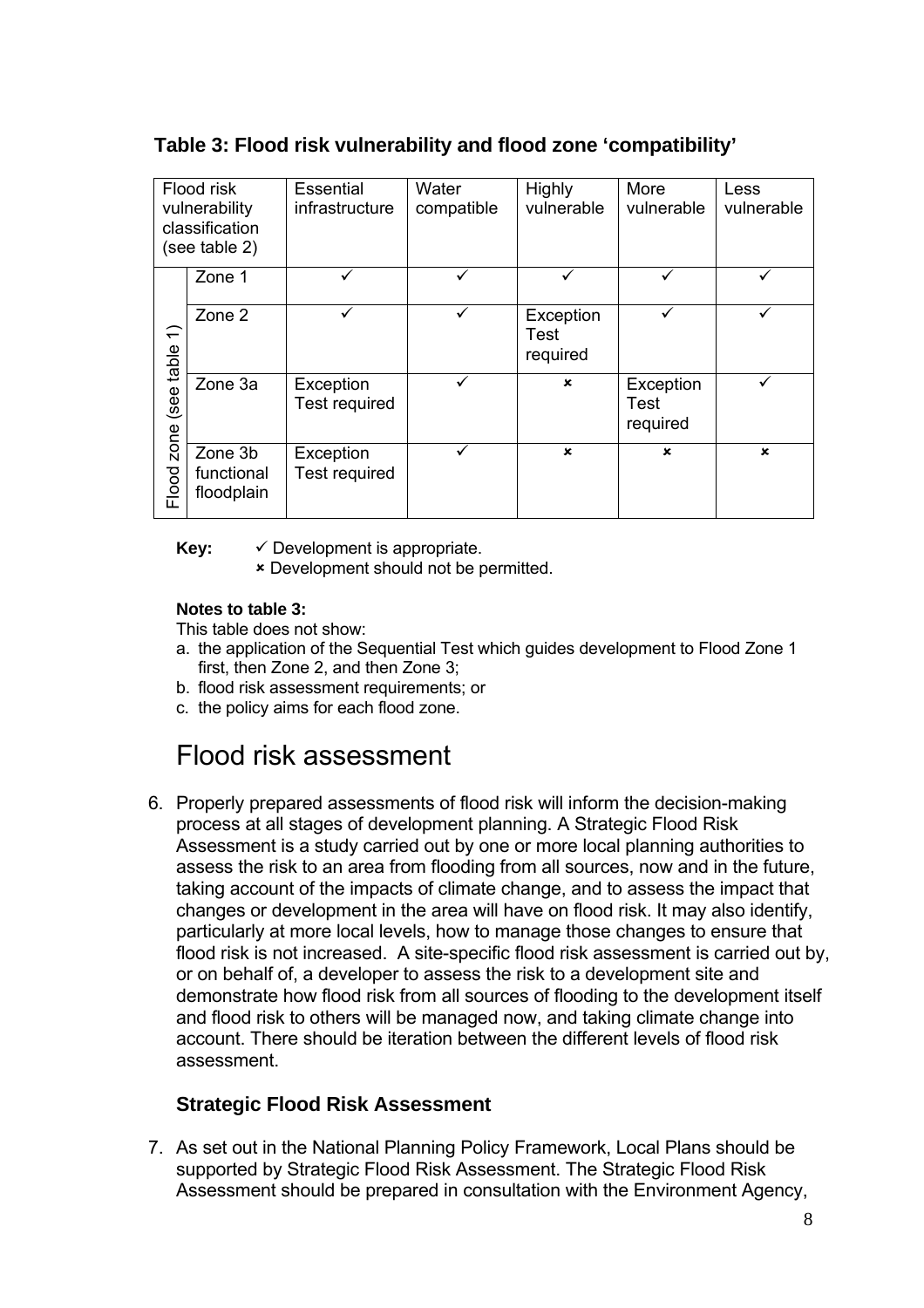local planning authorities' own functions of emergency response and drainage authority under the Land Drainage Act 1991, and where appropriate, internal drainage boards. Initially the Strategic Flood Risk Assessment will be used to refine information on the areas that may flood, taking into account other sources of flooding and the impacts of climate change, in addition to the information on the flood map. Local planning authorities should use the Strategic Flood Risk Assessment to inform their knowledge of flooding, refine the information on the flood map and determine the variations in flood risk from all sources of flooding across and from their area. These should form the basis for preparing appropriate policies for flood risk management for these areas. The Strategic Flood Risk Assessment should be used to inform the sustainability appraisal (incorporating the Strategic Environmental Assessment Directive) of local development documents, and will provide the basis from which to apply the Sequential Test and Exception Test in the development allocation and development control process.

8. Where local planning authorities have been unable to allocate all proposed development and infrastructure in accordance with the Sequential Test, taking account of the flood vulnerability category of the intended use, it will be necessary to increase the scope of the Strategic Flood Risk Assessment to provide the information necessary for application of the Exception Test. This should, additionally, consider the beneficial effects of flood risk management infrastructure in generally reducing the extent and severity of flooding when compared to the flood zones on the flood map. The increased scope of the Strategic Flood Risk Assessment will enable the production of mapping showing flood outlines for different probabilities, impact, speed of onset, depth and velocity variance of flooding taking account of the presence and likely performance of flood risk management infrastructure.

#### **Site-specific flood risk assessment**

9. As set out in the National Planning Policy Framework, local planning authorities should only consider development in flood risk areas appropriate where informed by a site-specific flood risk assessment $9$ . This should identify and assess the risks of all forms of flooding to and from the development and demonstrate how these flood risks will be managed so that the development remains safe throughout its lifetime, taking climate change into account. Those proposing developments should take advice from the emergency services when producing an evacuation plan for the development as part of the flood risk assessment.

<span id="page-11-0"></span> 9 The Environment Agency provides 'standing advice' on flood risk – see the Agency's website at: <http://www.environment-agency.gov.uk/research/planning/82584.aspx>. Applicants for planning permission will find this advice helpful when preparing a site-specific flood risk assessment for, and before designing, a lower risk development (and for ensuring extensions or alterations are designed and constructed to conform to any flood protection already incorporated in the property and include flood resilience measures in the design). The Agency also provides standing advice to enable local planning authorities to clearly identify the type of planning applications on which they should consult the Agency, and to make decisions on low risk applications where flood risk is an issue, without directly consulting the Agency for an individual response.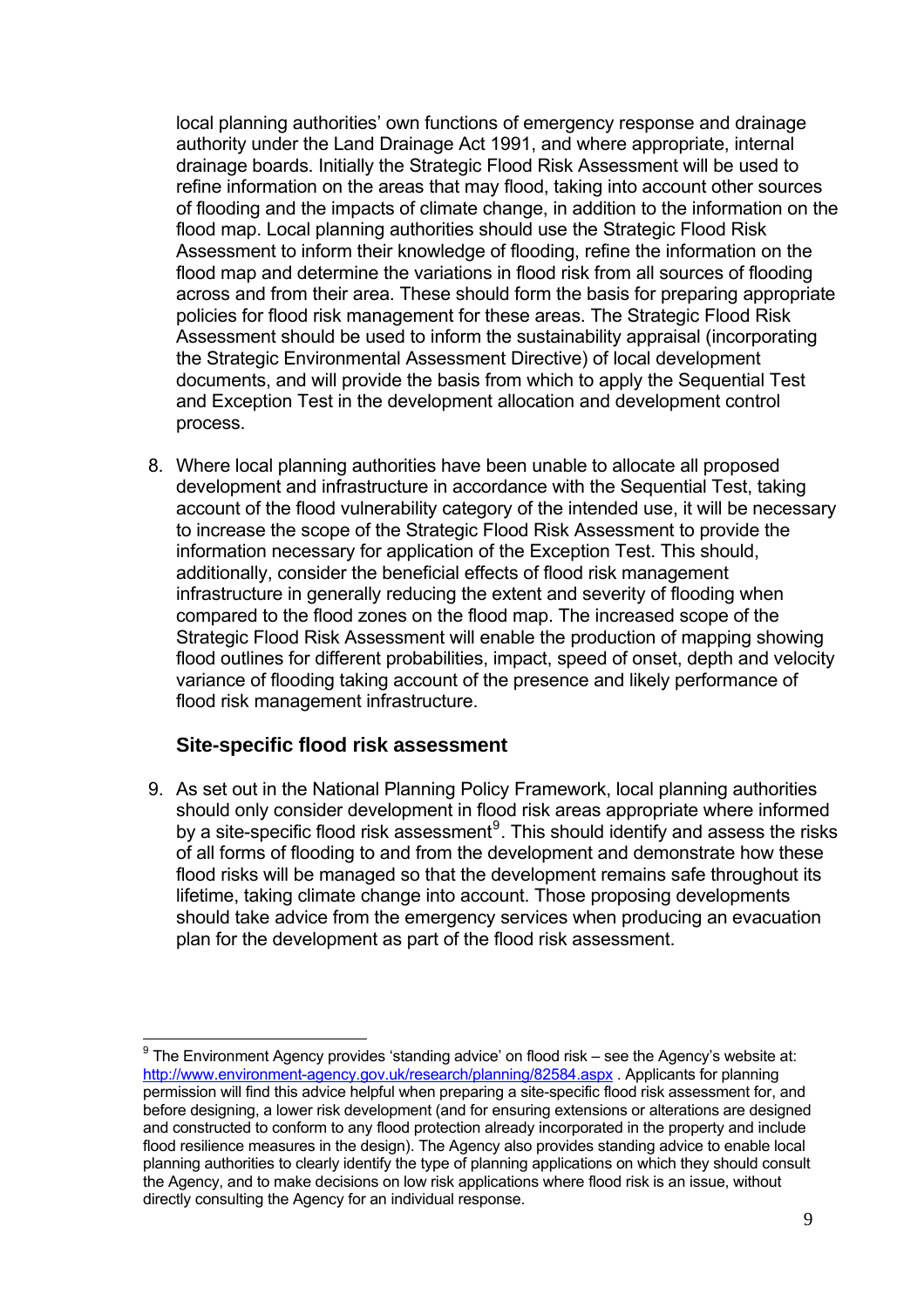- [10](#page-12-0). Minor developments<sup>10</sup> are unlikely to raise significant flood risk issues unless they would:
	- have an adverse effect on a watercourse, floodplain or its flood defences;
	- would impede access to flood defence and management facilities; or
	- where the cumulative impact of such developments would have a significant effect on local flood storage capacity or flood flows.

### **Taking climate change into account**

11. Global sea level will continue to rise, depending on greenhouse gas emissions and the sensitivity of the climate system. The relative sea level rise in England also depends on the local vertical movement of the land, which is generally falling in the south-east and rising in the north and west. In preparing a Strategic Flood Risk Assessment or a site-specific flood risk assessment, the allowances for the rates of relative sea level rise shown in table 4 should be used as a starting point for considering flooding from the sea, along with the sensitivity ranges for wave height and wind speed in table 5.

|                                                                                              | Net sea level rise (mm per year)<br>relative to 1990 |                 |                 |                 |
|----------------------------------------------------------------------------------------------|------------------------------------------------------|-----------------|-----------------|-----------------|
|                                                                                              | 1990 to<br>2025                                      | 2025 to<br>2055 | 2055 to<br>2085 | 2085 to<br>2115 |
| East of England, east midlands,<br>London, south-east England<br>(south of Flamborough Head) | 4.0                                                  | 8.5             | 12.0            | 15.0            |
| South-west England                                                                           | 3.5                                                  | 8.0             | 11.5            | 14.5            |
| North-west England, north-east<br>England (north of Flamborough<br>Head)                     | 2.5                                                  | 7.0             | 10.0            | 13.0            |

#### **Table 4: Recommended contingency allowances for net sea level rises**

#### **Notes to table 4**:

a. For deriving sea levels up to 2025, the 4mm per year, 3mm per year and 2.5mm per year rates (covering the three geographical groups respectively), should be applied back to the 1990 base sea level year. From 2026 to 2055, the increase in sea level in this period is derived by adding the number of years on from 2025 (to 2055), multiplied by the respective rate shown in the table. Subsequent time periods 2056 to 2085 and 2086 to 2115 are treated similarly.

<sup>&</sup>lt;sup>10</sup> Minor development means:

<span id="page-12-0"></span><sup>-</sup> Minor non-residential extensions: industrial/commercial/leisure etc. extensions with a footprint less than 250sqm.

<sup>-</sup> Alterations: development that does not increase the size of buildings e.g. alterations to external appearance.

<sup>-</sup> Householder development: e.g. sheds, garages, games rooms etc. within the curtilage of the existing dwelling in addition to physical extensions to the existing dwelling itself. This definition excludes any proposed development that would create a separate dwelling within the curtilage of the existing dwelling e.g. subdivision of houses into flats.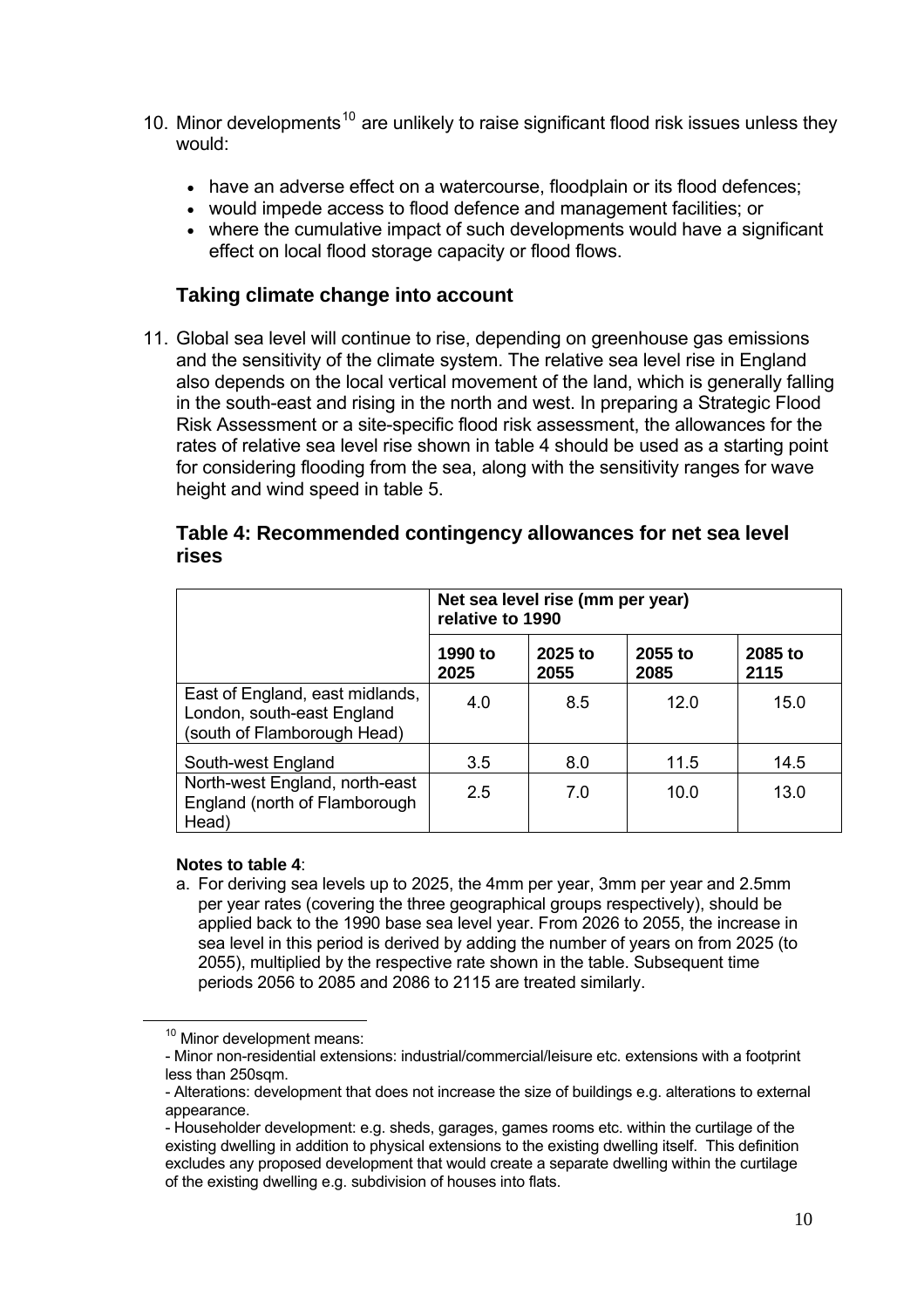- b. Refer to Department for Environment, Food and Rural Affairs *FCDPAG3 Economic Appraisal Supplementary Note to Operating Authorities – Climate Change Impacts,*  October 2006, for details of the derivation of this table. In particular, Annex A1 of this Note shows examples of how to calculate sea level rise.
- c. Vertical movement of the land is incorporated in the table and does not need to be calculated separately.
- 12. The rise in sea level will change the frequency of occurrence of high water levels relative to today's sea levels, assuming no change in storminess. There may also be secondary impacts such as changes in wave heights due to increased water depths, as well as possible changes in the frequency, duration and severity of storm events. A 10 per cent sensitivity allowance should be added to offshore wind speeds and wave heights by the 2080s.
- 13. In making an assessment of the impacts of climate change on flooding from the land, rivers and sea as part of a flood risk assessment, the sensitivity ranges in table 5 may provide an appropriate precautionary response to the uncertainty about climate change impacts on rainfall intensities, river flow, wave height and wind speed.

| <b>Parameter</b>        | 1990 to<br>2025 | 2025 to<br>2055 | 2055 to<br>2085 | 2085 to<br>2115 |  |
|-------------------------|-----------------|-----------------|-----------------|-----------------|--|
| Peak rainfall intensity | $+5%$           | $+10%$          | $+20%$          | $+30%$          |  |
| Peak river flow         | $+10%$          |                 | $+20%$          |                 |  |
| Offshore wind speed     | +5%             |                 | $+10%$          |                 |  |
| Extreme wave height     | $+5%$           |                 | $+10%$          |                 |  |

**Table 5: Recommended national precautionary sensitivity ranges for peak rainfall intensities, peak river flows, offshore wind speeds and wave heights**

#### **Notes to table 5:**

- a. Refer to Department for Environment, Food and Rural Affairs *FCDPAG3 Economic Appraisal Supplementary Note to Operating Authorities – Climate Change Impacts,* October 2006, for details of the derivation of this table.
- b. For deriving peak rainfall, for example, between 2025 and 2055 multiply the rainfall measurement (in mm per hour) by 10 per cent and between 2055 and 2085 multiply the rainfall measurement by 20 per cent. So, if there is a 10mm per hour event, for the 2025 to 2055 period this would equate to 11mm per hour; and for the 2055 to 2085 period, this would equate to 12mm per hour. Other parameters in table 5 are treated similarly.
- 14. Sensitivity testing of the flood map produced by the Environment Agency, using the 20 per cent from 2025 to 2115 allowance for peak flows, suggests that changes in the extent of inundation are negligible in well-defined floodplains, but can be dramatic in very flat areas. However, changes in the depth of flooding under the same allowance will reduce the return period of a given flood. This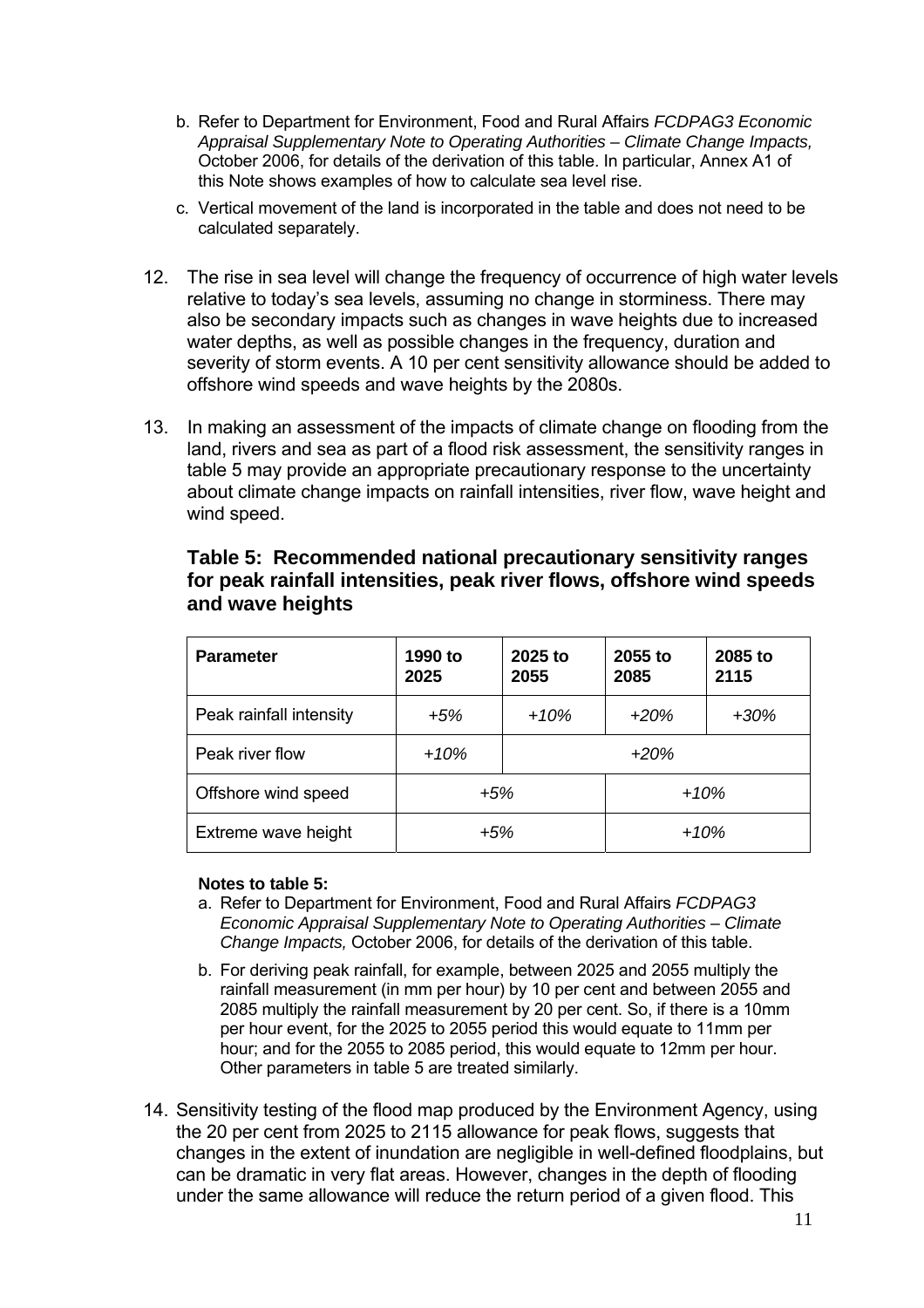means that a site currently located within a lower risk zone (e.g. Zone 2 in table 1) could in future be re-classified as lying within a higher risk zone (e.g. Zone 3a in table 1). This in turn could have implications for the type of development that is appropriate according to its vulnerability to flooding (see table 2). It will therefore be important that developers, their advisors and local authorities refer to the current flood map and the Strategic Flood Risk Assessment when preparing and considering proposals.

15. Flooding in estuaries may result from the combined effects of high river flows and high sea surges. When taking account of impacts of climate change in flood risk assessments covering tidal estuaries, it will be necessary for the allowances for sea level rise in table 4 and the allowances for peak flow, wave height and wind speed in table 5 to be combined.<sup>[11](#page-14-0)</sup>

# Managing residual flood risk

16. Residual risks are those remaining after applying the sequential approach and taking mitigating actions. It is the responsibility of those planning development to fully assess flood risk, propose measures to mitigate it and demonstrate that any residual risks can be safely managed. Flood resistance and resilience measures should not be used to justify development in inappropriate locations.

### **Flood resilience and resistance**

 $\overline{a}$ 

- 17. The relative benefits of resilient and resistant construction have been assessed both through risk assessment and the real time testing of model forms of construction. Resilient construction is favoured because it can be achieved more consistently and is less likely to encourage occupiers to remain in buildings that could be inundated by rapidly rising water levels.
- 18. Flood-resilient buildings are designed to reduce the consequences of flooding and facilitate recovery from the effects of flooding sooner than conventional buildings. This may be achieved through the use of water-resistant materials for floors, walls and fixtures and the siting of electrical controls, cables and appliances at a higher than normal level. The lower floors of buildings in areas at medium and high probability of flooding should be reserved for uses consistent with table 1. If the lowest floor level is raised above the predicted flood level, consideration must be given to providing access for those with restricted mobility. In considering appropriate resilience measures, it will be necessary to plan for specific circumstances and have a clear understanding of the mechanisms that lead to flooding and the nature of the flood risk by undertaking a flood risk assessment.
- 19. Flood-resistant construction can prevent entry of water or minimise the amount of water that may enter a building where there is flooding outside. This form of construction should be used with caution and accompanied by resilience

<span id="page-14-0"></span><sup>&</sup>lt;sup>11</sup> Refer to Defra *FCDPAG3 Economic Appraisal Supplementary Note to Operating Authorities – Climate Change Impacts*, October 2006. Annex A2 gives details of joint probability analysis. [www.defra.gov.uk/environ/fcd/pubs/pagn/climatechangeupdate.pdf](http://www.defra.gov.uk/environ/fcd/pubs/pagn/climatechangeupdate.pdf)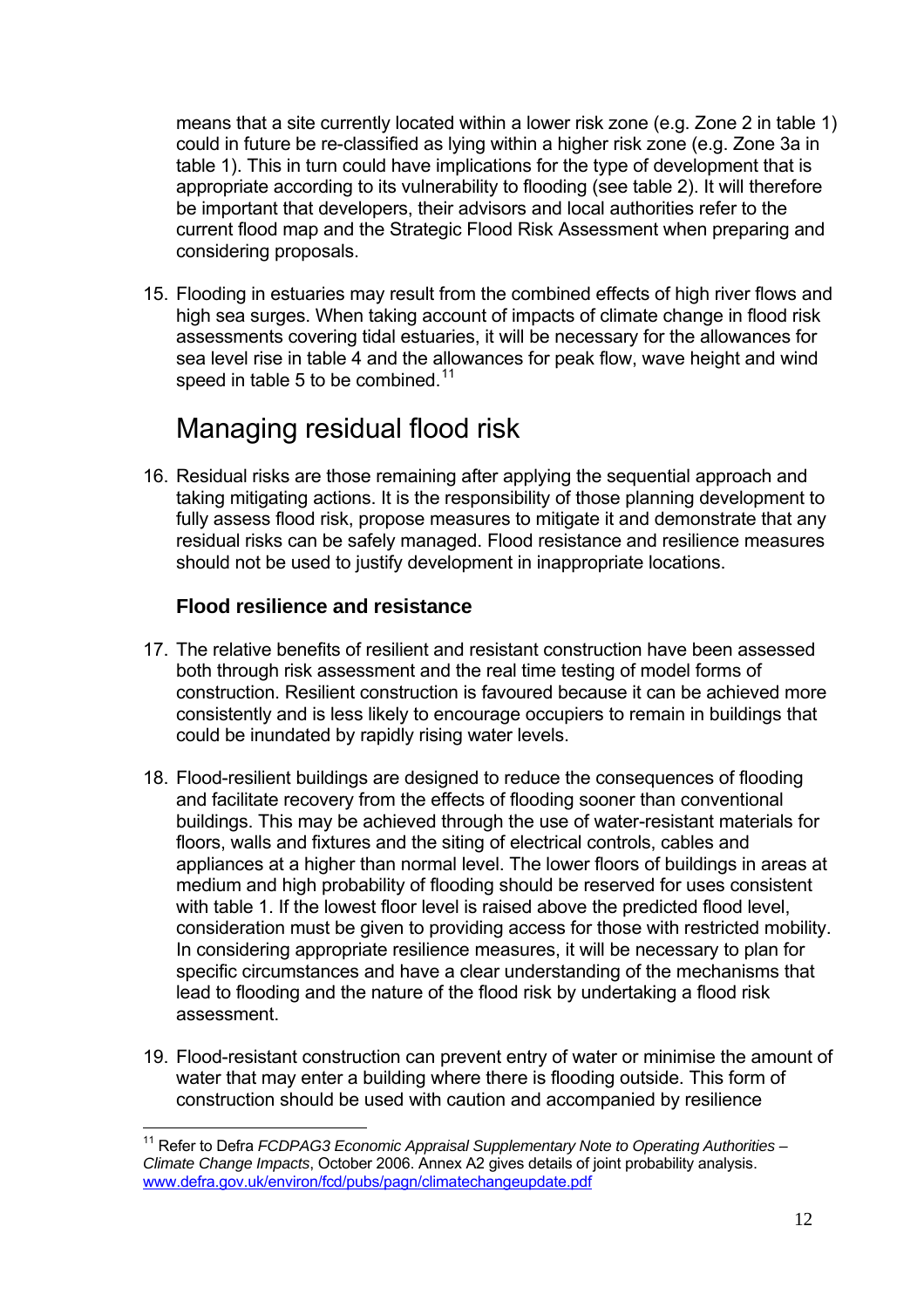measures, as effective flood exclusion may depend on occupiers ensuring some elements, such as barriers to doorways, are put in place and maintained in a good state. Buildings may also be damaged by water pressure or debris being transported by flood water. This may breach flood-excluding elements of the building and permit rapid inundation. Temporary and demountable defences are not normally appropriate for new developments.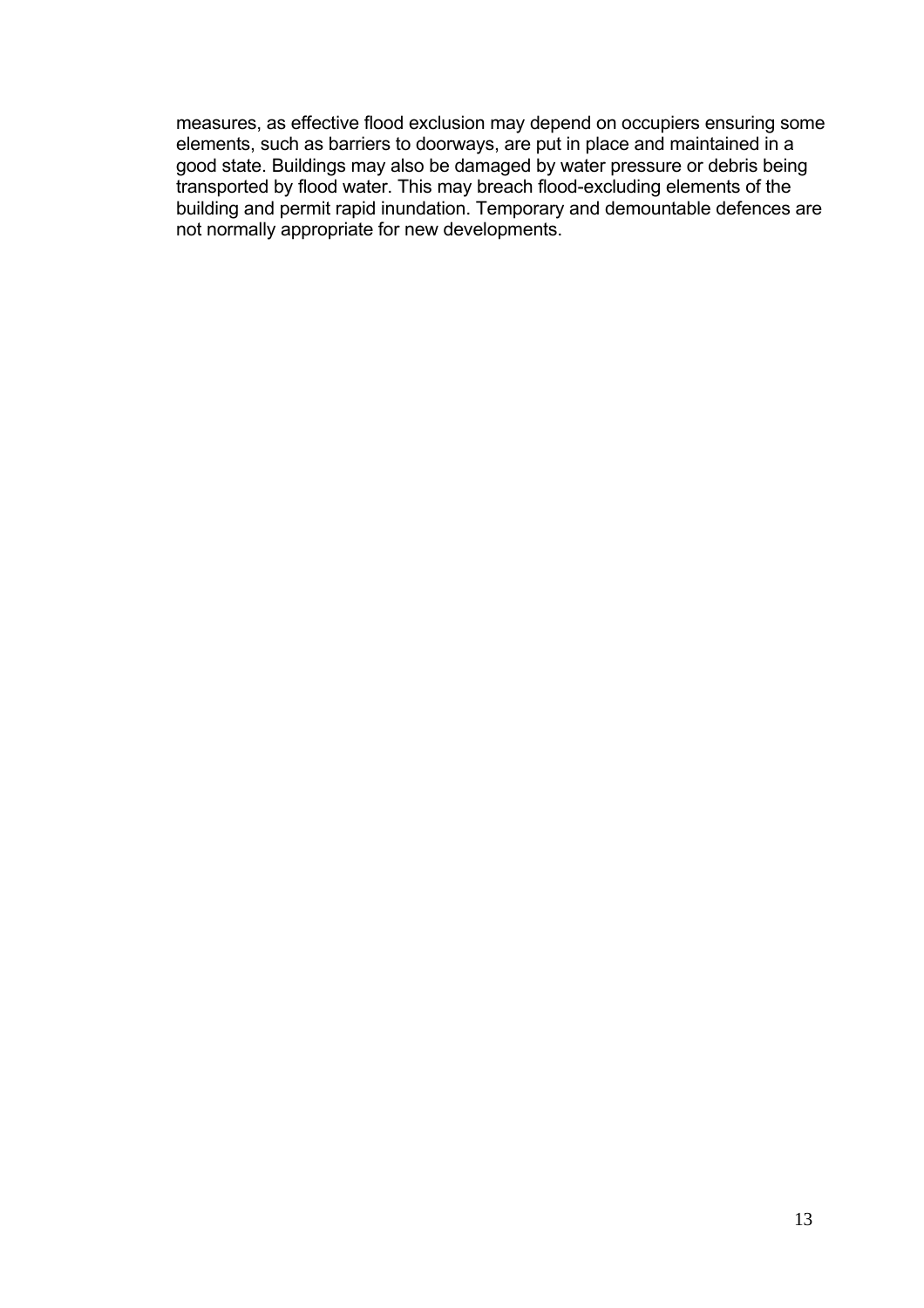# **Minerals policy**

# Proximity of mineral workings to communities

- 20. As set out in the National Planning Policy Framework, minerals planning authorities are expected to ensure that plan proposals do not have an unacceptable adverse effect on the natural or historic environment or human health. Residents living close to mineral workings may be exposed to a number of environmental effects and particular care should be taken in respect of any conditions they attach to a grant of permission for working in proximity to communities.
- 21. A programme of work should be agreed which takes account, as far as is practicable, of the potential impacts on the local community over the expected duration of operations. The programme of work and/or the location of plant within the mineral working should take account of the proximity to occupied properties, as well as legitimate operational considerations.
- 22. In some circumstances, new or extended permissions for minerals extraction close to residential property may not provide adequate protection. In such cases, it may be justified to consider adequate separation distances. Any such distance should be effective but reasonable, taking into account:
	- the nature of the mineral extraction activity (including its duration);
	- the need to avoid undue sterilisation of mineral resources, location and topography;
	- the characteristics of the various environmental effects likely to arise; and
	- the various amelioration measures that can be applied.

Working in proximity to residential property may be necessary where there are clear, specific achievable objectives such as the removal of instability and preparing land for subsequent development. Such working should be for a limited and specified period, without scope for extension.

## Dust emissions

 $\overline{a}$ 

### **General considerations**

23. The National Planning Policy Framework makes it clear that unavoidable dust<sup>[12](#page-16-0)</sup> emissions are controlled, mitigated or removed at source. A dust assessment study should be undertaken by a competent person/organisation with acknowledged experience of undertaking this type of work.

<span id="page-16-0"></span><sup>12</sup> Dust is the generic term which BS6069 (Part 2) *Characterization of air quality Glossary* (1987) uses to describe particulate matter in the size range 1–75 μm (micrometres) in diameter. Particles that are less than or equal to  $(≤)$  10 µm in diameter are commonly referred as PM10.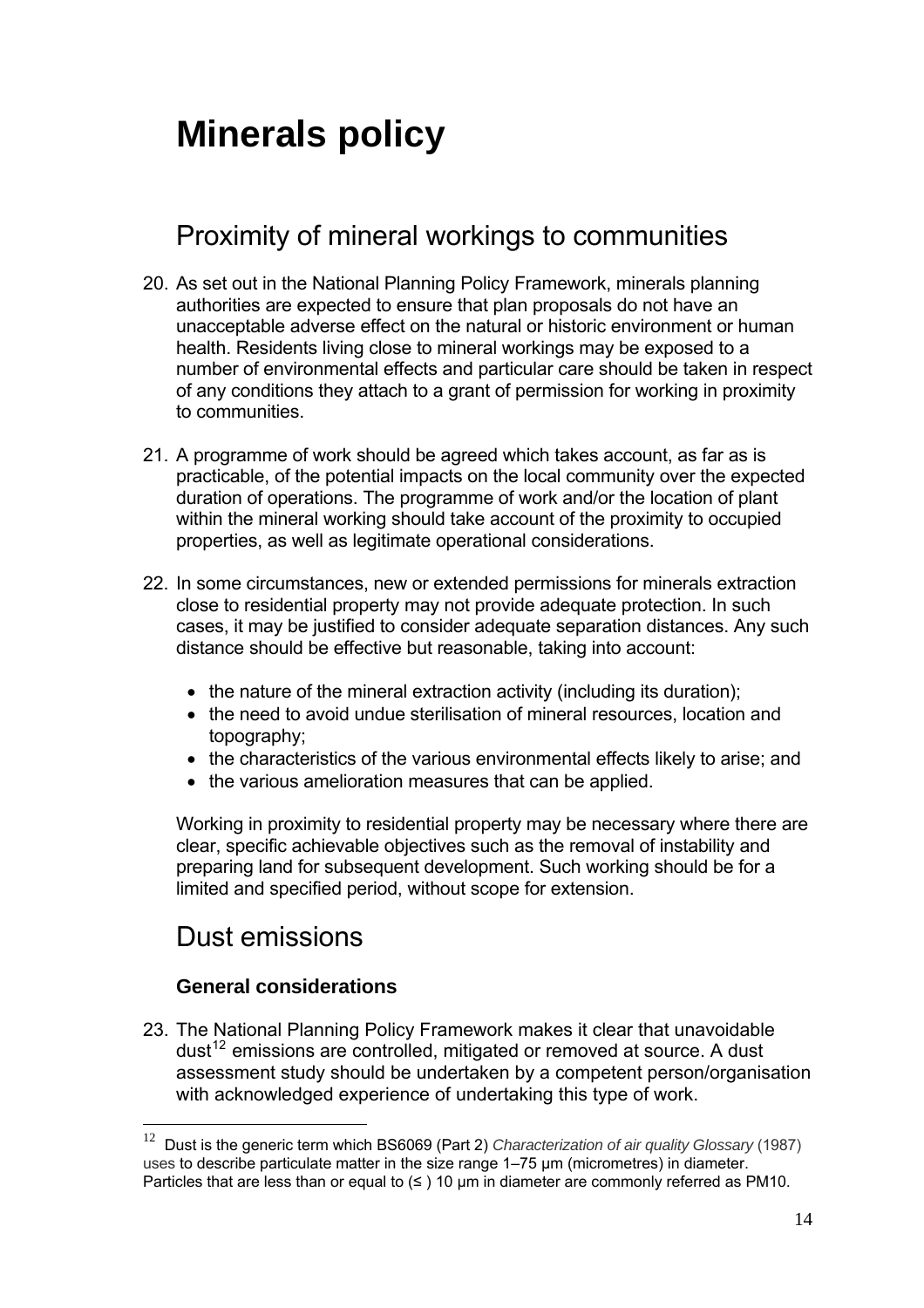- 24. The scope of a dust assessment study should be agreed with the minerals planning authority and local planning authority. Such studies should be used to:
	- establish baseline conditions of the existing dust climate around the site of the proposed operations;
	- identify site activities that could lead to dust emission without mitigation;
	- identify site parameters which may increase potential impacts from dust;
	- recommend mitigation measures, including modification of site design; and
	- make proposals to monitor and report dust emissions to ensure compliance with appropriate environmental standards and to enable an effective response to complaints.
- 25. The key stages of the dust assessment study are set out in table 6 below.

#### **Table 6: Key stages of a dust assessment study**

#### **Stage 1: Establish existing baseline conditions**  Existing ambient conditions should be recorded over a period sufficient to identify seasonal variations in the range of existing conditions which naturally exist (ideally by a dust-monitoring programme). It should take into account the principal existing dust sources (other than the site) such as air pollution from urban and industrial areas, existing mineral operations, agricultural activities and construction activities.

The location of residential areas, schools and other dust-sensitive land uses should be identified in relation to the site, as well as proposed or likely sources of dust emission from within the site.

The assessment should explain how topography may affect the emission and dispersal of site dust, particularly the influence of areas of woodland, downwind or adjacent to the site boundary, and of valley or hill formations in altering local wind patterns.

The assessment should explain how climate is likely to influence patterns of dispersal by analysing data from the UK Meteorological Office or other recognised agencies on wind conditions, local rainfall and ground moisture conditions.

#### **Stage 2: Identify site activities that could lead to dust emission without mitigation**

Potential dust sources should be identified and their potential to emit dust assessed with respect to the duration of the activity or the potential of dust to become airborne.

**Stage 3: Identify site parameters which may increase potential impacts from dust** 

This brings together information collected in Stages 1 and 2 with information on sensitive land uses around the site in order to understand how these uses could be affected by dust. Computer modelling techniques can be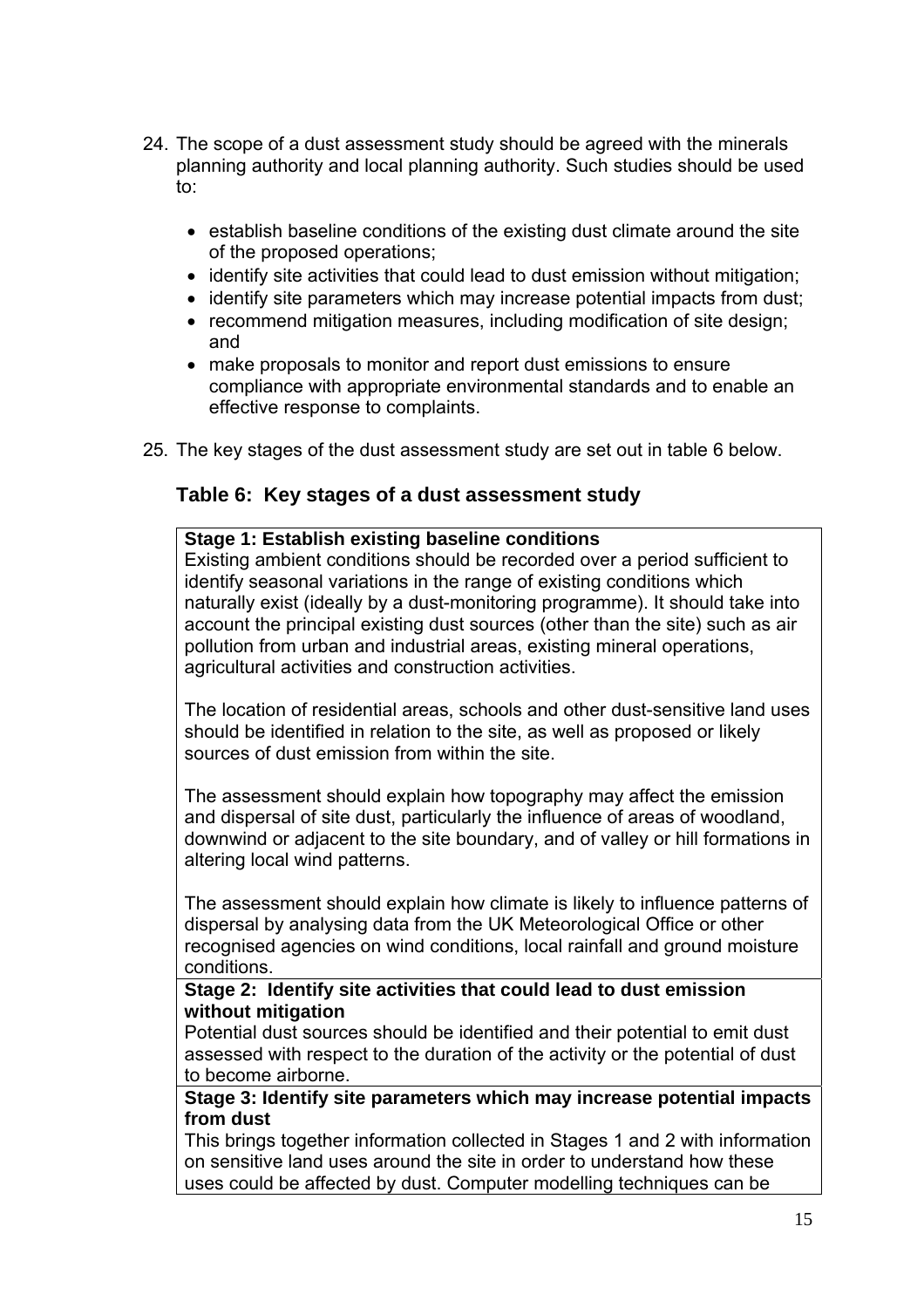used to understand how dust could disperse from a site. Alternatively, a more qualitative approach, relying on professional judgement, could be used to bring together the data collected in Stages 1 and 2.

**Stage 4: Recommend mitigation measures and site design modifications** 

Measures to control dust should be specified and described in terms of their potential to reduce dust and consequent impacts. This is important in paving the way to prepare effective planning conditions.

### **Health effects of dust**

26. The relationship of the activities within mineral workings to surrounding land uses will vary from site to site. Since the nature of those land uses varies, so will their sensitivity to dust. Table 7 below gives broad categories of uses in terms of their sensitivity to nuisance dust.

### **Table 7: Examples of dust-sensitive facilities (after** *Ireland M,* **1992)**

| High sensitivity $\leftarrow$ | --> Medium sensitivity $\leftarrow$ | --> Low sensitivity      |
|-------------------------------|-------------------------------------|--------------------------|
| Hospitals and clinics         | <b>Schools</b>                      | Farms                    |
| <b>Retirement homes</b>       | <b>Residential areas</b>            | Light and heavy industry |
| Hi-tech industries            | Food retailers                      | Outdoor storage          |
| Painting and furnishing       | Glasshouses and nurseries           |                          |
| Food processing               | <b>Horticultural land</b>           |                          |
|                               | <b>Offices</b>                      |                          |

- 27. In line with research carried out by Arup Environmental/Ove Arup and Partners<sup>[13](#page-18-0)</sup> and the University of Newcastle upon Tyne<sup>[14](#page-18-1)</sup> in 1995 and 1999 respectively, additional measures to control  $PM_{10}$  might be necessary if, within a site, the actual source of emission (e.g. the haul roads, crushers, stockpiles etc.) is within 1,000m of any residential property or other sensitive use. Operators should follow the assessment framework in figure 1.1 below for considering the impacts of  $PM_{10}$  from a proposed site<sup>[15](#page-18-2)</sup>. However, the cut-off point for individual proposals (and consideration of additional assessments) may vary according to local circumstances (such as the topography, the nature of the landscape, the respective location of the site and the nearest residential property or other sensitive use in relation to the prevailing wind direction and visibility). The Newcastle research suggests that impacts can be assessed against two potential sources of information:
	- site/community-monitored  $PM_{10}$  data; and

 $\overline{a}$ 

• any available air quality-monitoring network data.

<span id="page-18-0"></span><sup>13</sup> Arup Environmental/Ove Arup & Partners 1995. *The Environmental Effects of Dust from Surface Minerals Workings*. Report on behalf of the Department of the Environment.

<span id="page-18-1"></span><sup>14</sup> University of Newcastle upon Tyne, 1999. *Do Particulates from Opencast Coal Mining Impair Children's Respiratory Health?* Report on behalf of the Department of Health and the Department of the Environment, Transport and the Regions (TSO).

<span id="page-18-2"></span>Air Quality Objectives in figure 1.1 refer to objectives set out in the Air Quality (England)(Amendment) regulations 2002 (SI 2002/3043).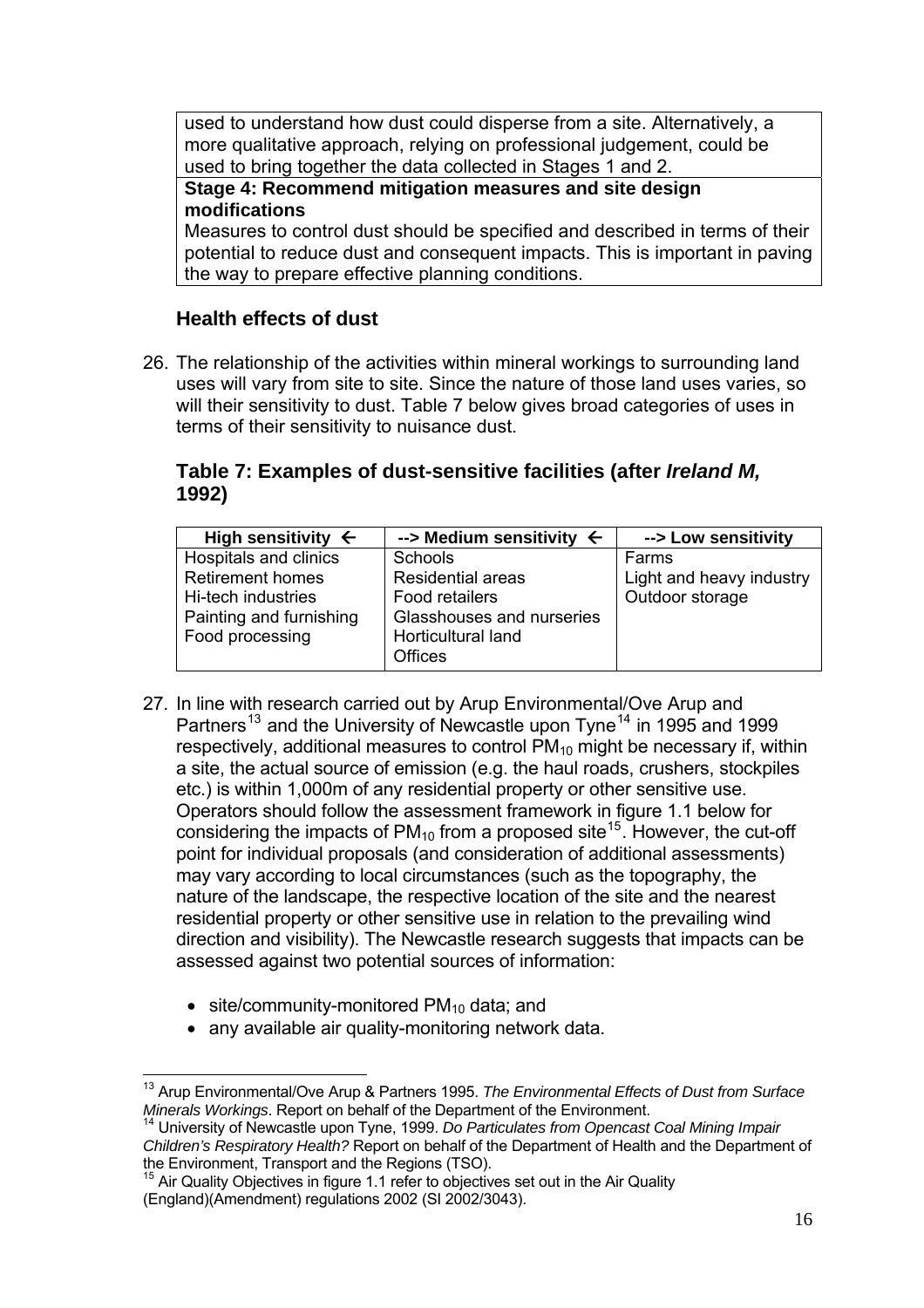Figure 1.1 Site Assessment Flow Chart



# Noise emissions

- 28. The National Planning Policy Framework makes it clear that minerals planning authorities should ensure that unavoidable noise emissions are controlled, mitigated or removed at source. It further recognises that mineral planning authorities should also establish appropriate noise limits for extraction in proximity to noise sensitive properties.
- 29. Those making development proposals should carry out a noise emissions assessment, which should identify all sources of noise and, for each source, consider the proposed operating locations, procedures, schedules and duration of work for the life of the operation. Proposals for the control or mitigation of noise emissions should consider:
	- the main characteristics of the production process and its environs. including the location of noise-sensitive properties;
	- proposals to minimise, mitigate or remove noise emissions at source;
	- assessing the existing noise climate around the site of the proposed operations, including background noise levels at nearby noise-sensitive properties;
	- estimating the likely future noise from the development and its impact on the neighbourhood of the proposed operations;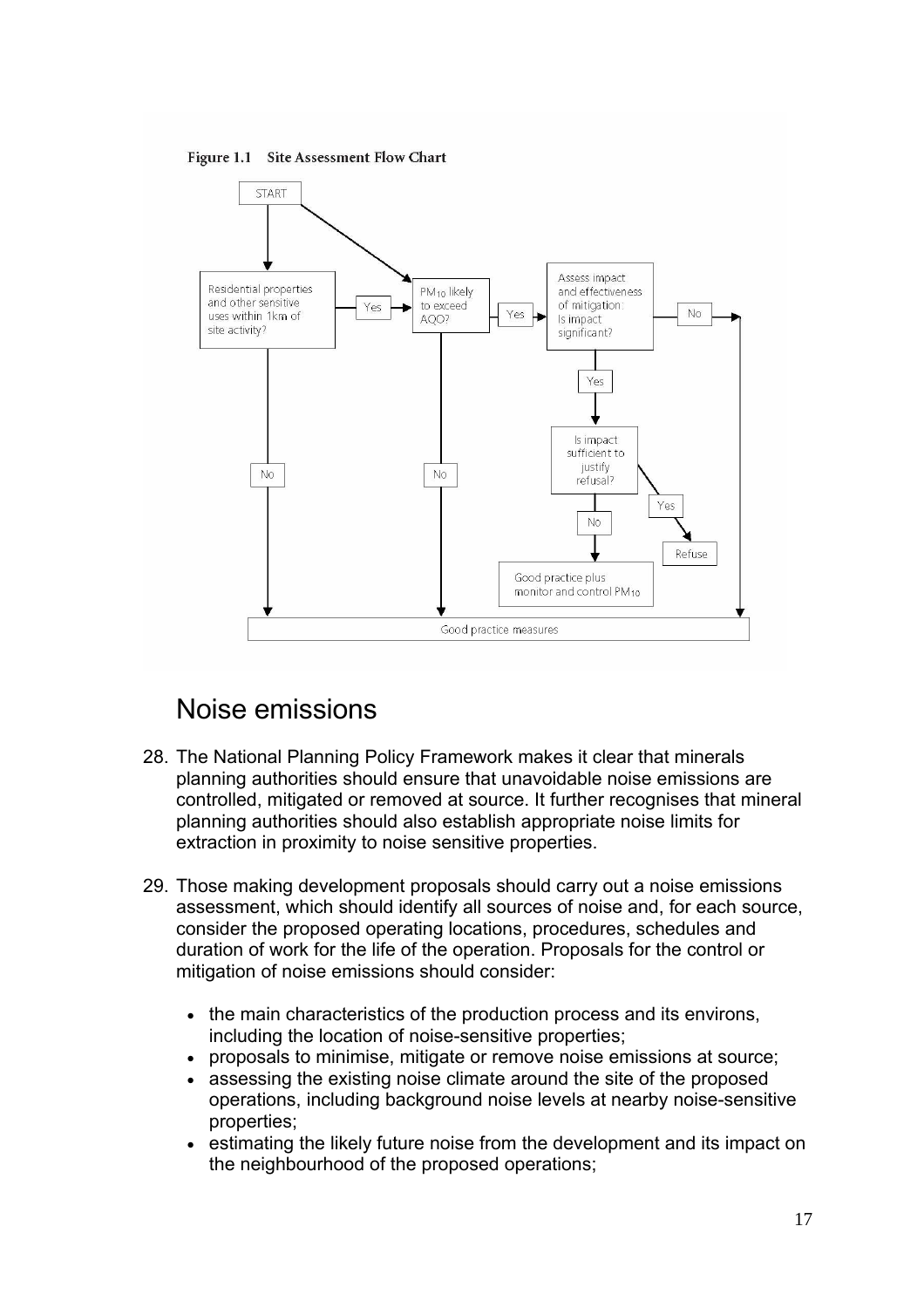• monitoring noise emissions to ensure compliance with appropriate environmental standards.

### **Noise standards**

- 30. Subject to a maximum of 55dB(A)LAeq, 1h (free field), mineral planning authorities should aim to establish a noise limit at the noise-sensitive property that does not exceed the background level by more than 10dB(A). It is recognised, however, that in many circumstances it will be difficult to not exceed the background level by more than 10dB(A) without imposing unreasonable burdens on the mineral operator. In such cases, the limit set should be as near that level as practicable during normal working hours (0700-1900) and should not exceed 55dB(A) LAeq, 1h (free field). Evening (1900-2200) limits should not exceed background level by more than 10dB(A) and night-time limits should not exceed 42dB(A) LAeq,1h (free field) at noise-sensitive dwellings. Where tonal noise contributes significantly to the total site noise, it may be appropriate to set specific limits for this element. Peak or impulsive noise, which may include some reversing bleepers, may also require separate limits that are independent of background noise - e.g. Lmax in specific octave or third-octave bands - and should not be allowed to occur regularly at night.
- 31. All mineral operations will have some particularly noisy short-term activities that cannot meet the limits set for normal operations. Examples include soilstripping, the construction and removal of baffle mounds, soil storage mounds and spoil heaps, construction of new permanent landforms and aspects of site road construction and maintenance. However, these activities can bring longer-term environmental benefits. Increased temporary daytime noise limits of up to 70dB(A) LAeq 1h (free field) for periods of up to 8 weeks in a year at specified noise-sensitive properties should be considered to facilitate essential site preparation and restoration work and construction of baffle mounds where it is clear that this will bring longer-term environmental benefits to the site or its environs. Where work is likely to take longer than 8 weeks, a lower limit over a longer period should be considered. In some wholly exceptional cases, where there is no viable alternative, a higher limit for a very limited period may be appropriate in order to attain the environmental benefits. Within this framework, the 70 dB(A) LAeq 1h (free field) limit referred to above should be regarded as the normal maximum.

# Stability in surface mine workings and tips

32. The National Planning Policy Framework makes it clear that amongst other issues, environmental criteria should address the issue of tip-and quarryslope stability. The consideration of slope stability that is needed at the time of application will vary between mineral workings depending on a number of factors, e.g. depth of working; the nature of materials excavated; the life of the working; and the nature of restoration proposals and, thus the length of time slopes are expected to be in place. Appraisal of slope stability issues for new workings should be based on existing information, which aims to: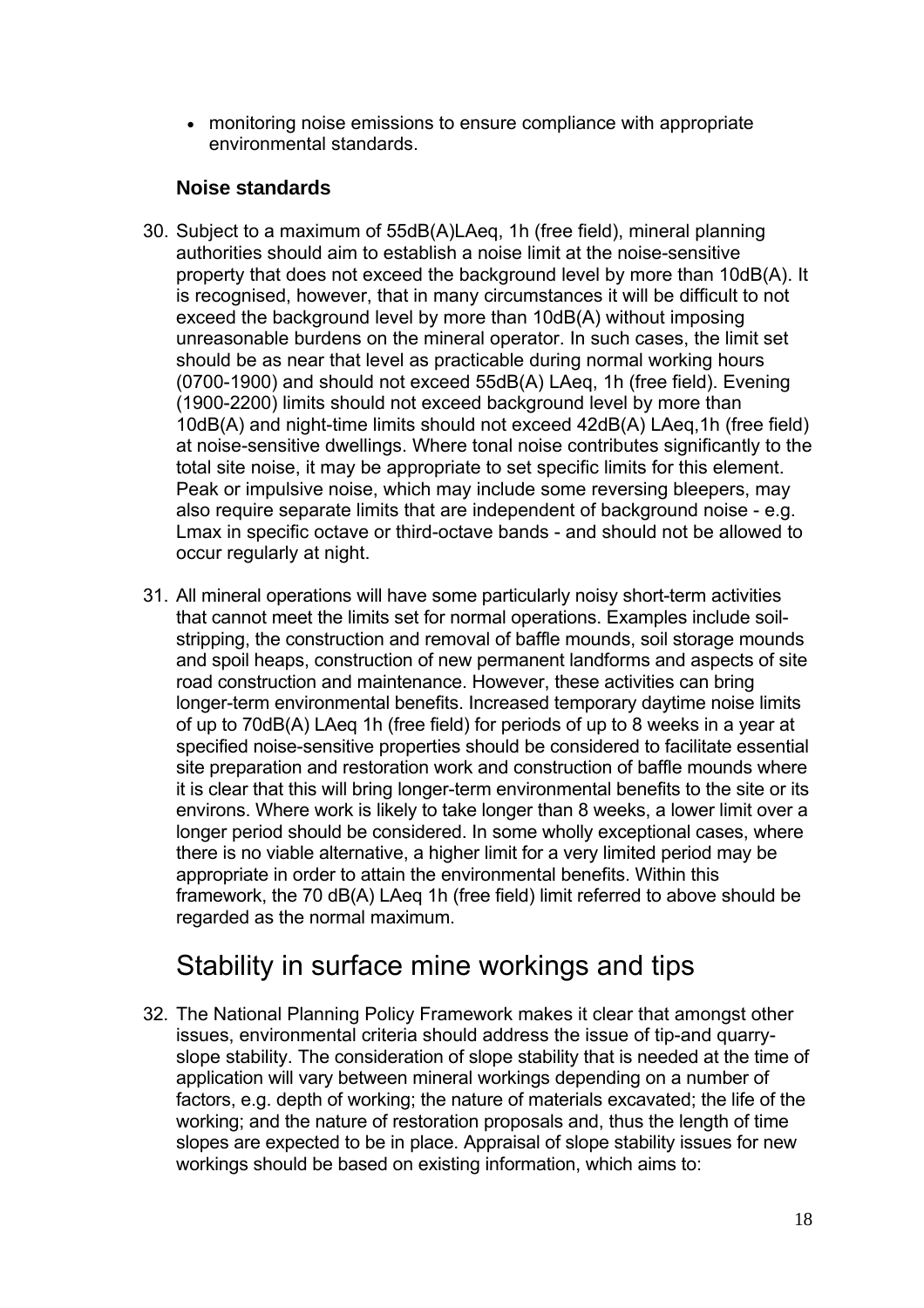- identify any potential hazard to people and property and assess its significance;
- establish the basis for reserve calculation;
- identify any features which could adversely affect the stability of the working to enable basic quarry design to be undertaken.

# Restoration and aftercare of mineral sites

- 33. The National Planning Policy Framework requires that planning authorities should provide for restoration and aftercare at the earliest opportunity to be carried out to high environmental standards. This should include through provision of a landscape strategy, restoration conditions and aftercare schemes as appropriate. For the purposes of the Framework and this technical quide:
	- restoration means operations associated with the winning and working of minerals and which are designed to return the area to an acceptable environmental condition, whether for the resumption of former land use or a new use; and
	- aftercare means the use that land, used for minerals working, is put to after restoration.

### **Landscape strategy**

- 34. A site-specific landscape strategy to accompany applications for either a new site or any significant extension to an existing working site should include:
	- defining the key landscape opportunities and constraints;
	- considering potential directions of working, significant waste material locations, degrees of visual exposure etc;
	- identifying the need for additional screening during operations;
	- identifying proposed after-uses and preferred character for the restored landscape.
- 35. Landscape and reclamation plans should address the impacts which mineral extraction can have on the existing landscape. These will include the working face and operations at the face, locations of waste tips, and haul roads. Coordination of phasing, provision of temporary or permanent screening, and progressive reclamation can together minimise visual impact and the impact on landscape quality.

### **Reclamation conditions/schemes**

36. Reclamation schemes should indicate how the restoration and aftercare of the site is to be integrated with the working scheme, and should demonstrate the suitability of the proposals of the proposed after-use. Before designing a reclamation scheme, the operator should undertake a comprehensive site survey to identify any existing features on the site that may be incorporated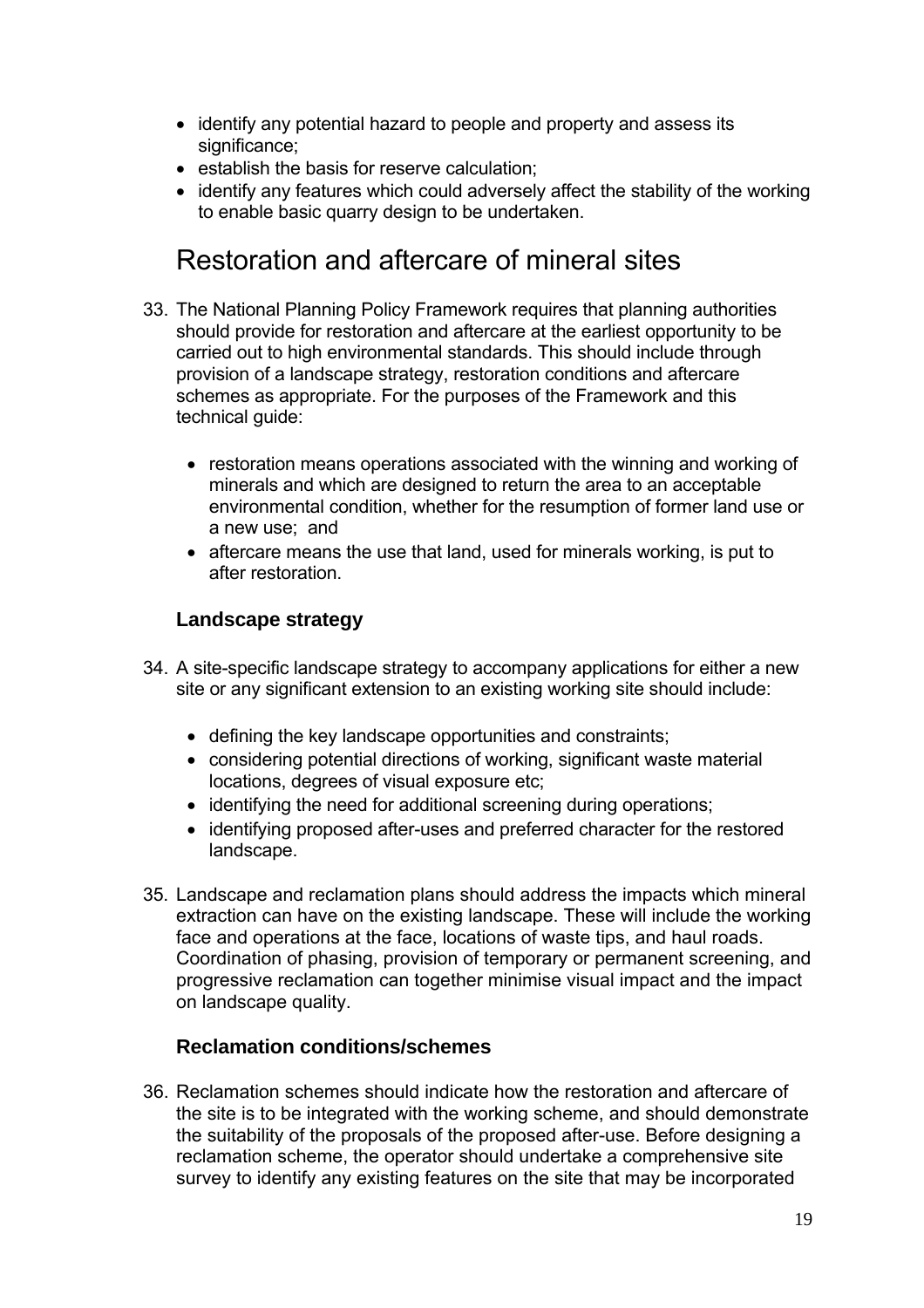into the reclamation scheme, together with a survey of the soil resource and site hydrology. Consideration should also be given to the potential impacts of the reclamation proposals on adjacent land.

- 37. To demonstrate that a site can be reclaimed to an acceptable standard and after-use, the applicant is advised to prepare, at the outset, a working plan which includes restoration proposals and is based upon findings from the site investigation.
- 38. Where a permission is granted, the conditions should be drafted in such a way that, even if the interest of the mineral operator applying for permission is subsequently disposed of, the requirements for reclamation can still be fulfilled, whether by a new operator or in the case of default, by the landowner.
- 39. Planning conditions for reclamation should be specific to the proposed site and should normally be framed with the intended after-use in mind. They will vary according to:
	- the characteristics of the individual site;
	- the intended after-use:
	- the type of mineral to be worked;
	- the method of working;
	- the timescale of the working:
	- the general character of, and planning policies for the area.
- 40. For after-uses which involve some form of plant growth (e.g. for agriculture, forestry or amenity including some forms of nature conservation), the plan will usually involve a number of key stages:
	- i. stripping of soils and soil-making materials and either their storage or their direct replacement (i.e. 'restoration') on another part of the site;
	- ii. storage and replacement of overburden;
	- iii. achieving the landscape and landform objectives for the site, including filling operations if required, following mineral extraction;
	- iv. restoration, including soil placement, relief of compaction and provision of surface features;
	- v. aftercare.
- 41. Where possible, it is normally desirable to have 'progressive' or 'rolling' reclamation to minimise the area of land occupied at any one time by the mineral working, unless to do so would be likely to affect adversely the standard of reclamation achieved, or would be impractical having regard to the type of operation and nature of the site. Conditions for progressive reclamation normally limit the area taken for mineral working at any one time and relate it to the rate of restoration of earlier phases of the operation. It is, however, important that conditions permit a sufficient area of land to be stripped of soils in advance of mineral extraction to allow for wet years when soil stripping operations may be impracticable. It is not advisable to specify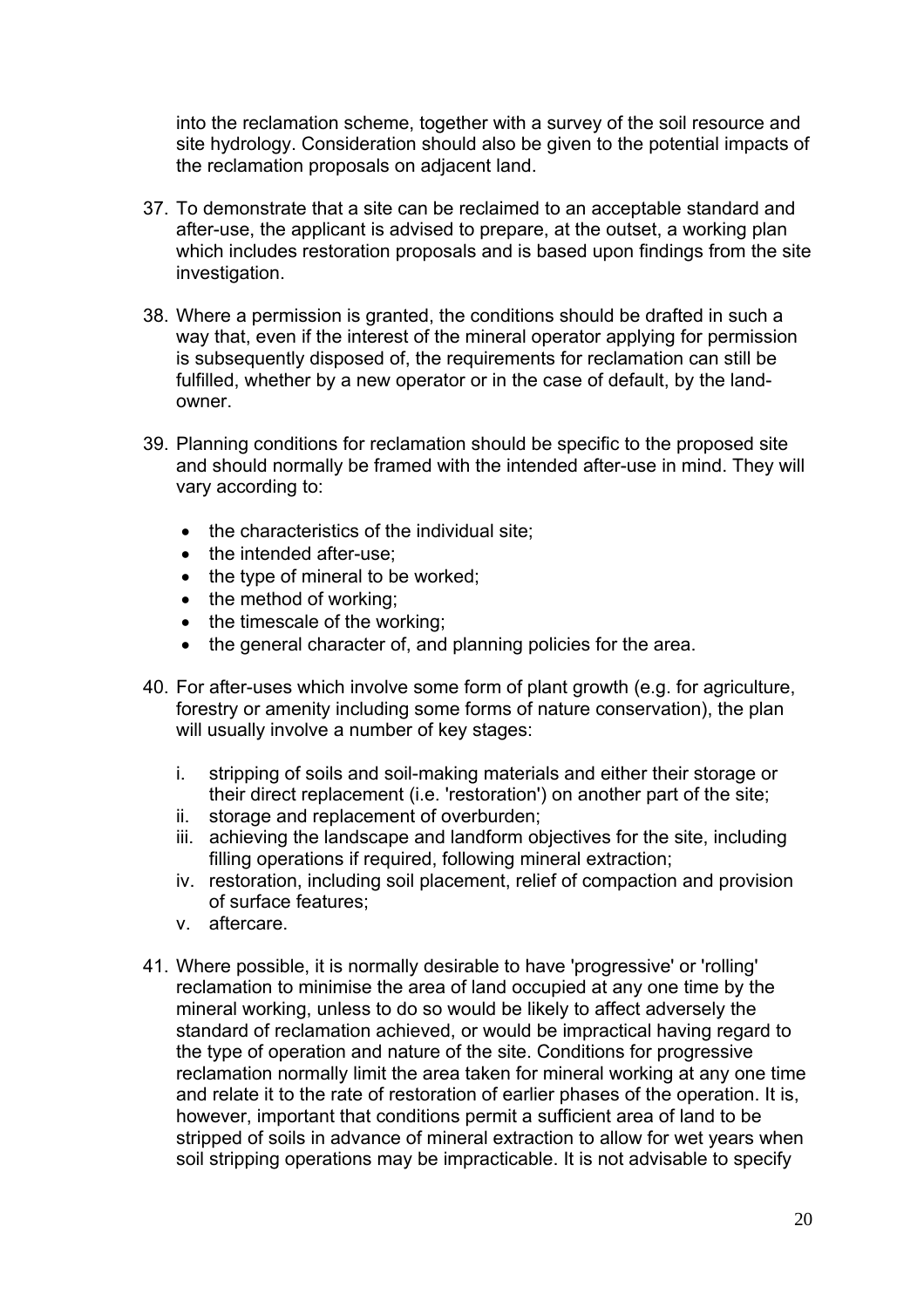actual dates in conditions for phasing unless there are overriding reasons to do so.

- 42. For short-term workings it is usually appropriate to impose a detailed set of conditions at the time of granting planning permission. For longer-term workings, early agreement on the details of at least the later stages of reclamation may not be appropriate. However, in such cases, it would still be appropriate to provide a general outline of the final landform and intended after-use.
- 43. It would also be appropriate to agree at the outset outlines of requirements covering the main stages (e.g. filling, restoration and aftercare), together with detailed schemes for stripping and storage of soil materials. This must be sufficient to clearly demonstrate that the overall objectives of the scheme are practically achievable. Such workings should then normally require the submission of a detailed scheme or schemes for restoration and aftercare, for agreement, by some specific stage towards the end of the life of the permission. Sites where progressive reclamation is to be carried out can require submission of schemes for agreement from time to time as appropriate.

#### **Aftercare schemes**

- 44. The preparation of a successful aftercare scheme requires two levels of information from the mineral operator:
	- an outline strategy of commitments for the five year aftercare period; and
	- a detailed programme for the forthcoming year.
- 45. The outline strategy should broadly outline the steps to be carried out in the aftercare period and their timing within the overall programme. These should include, as appropriate:
	- timing and pattern of vegetation establishment;
	- cultivation practices;
	- secondary treatments:
	- drainage;
	- management of soil, fertility, weeds etc;
	- irrigation and watering.
- 46. A map should accompany the outline, identifying clearly all areas subject to aftercare management, with separate demarcation of areas according to differences in the year of aftercare and proposed management. Where a choice of options is retained this should be made clear together with criteria to be followed in choosing between them.
- 47. The detailed programme should cover requirements for the forthcoming year. It should: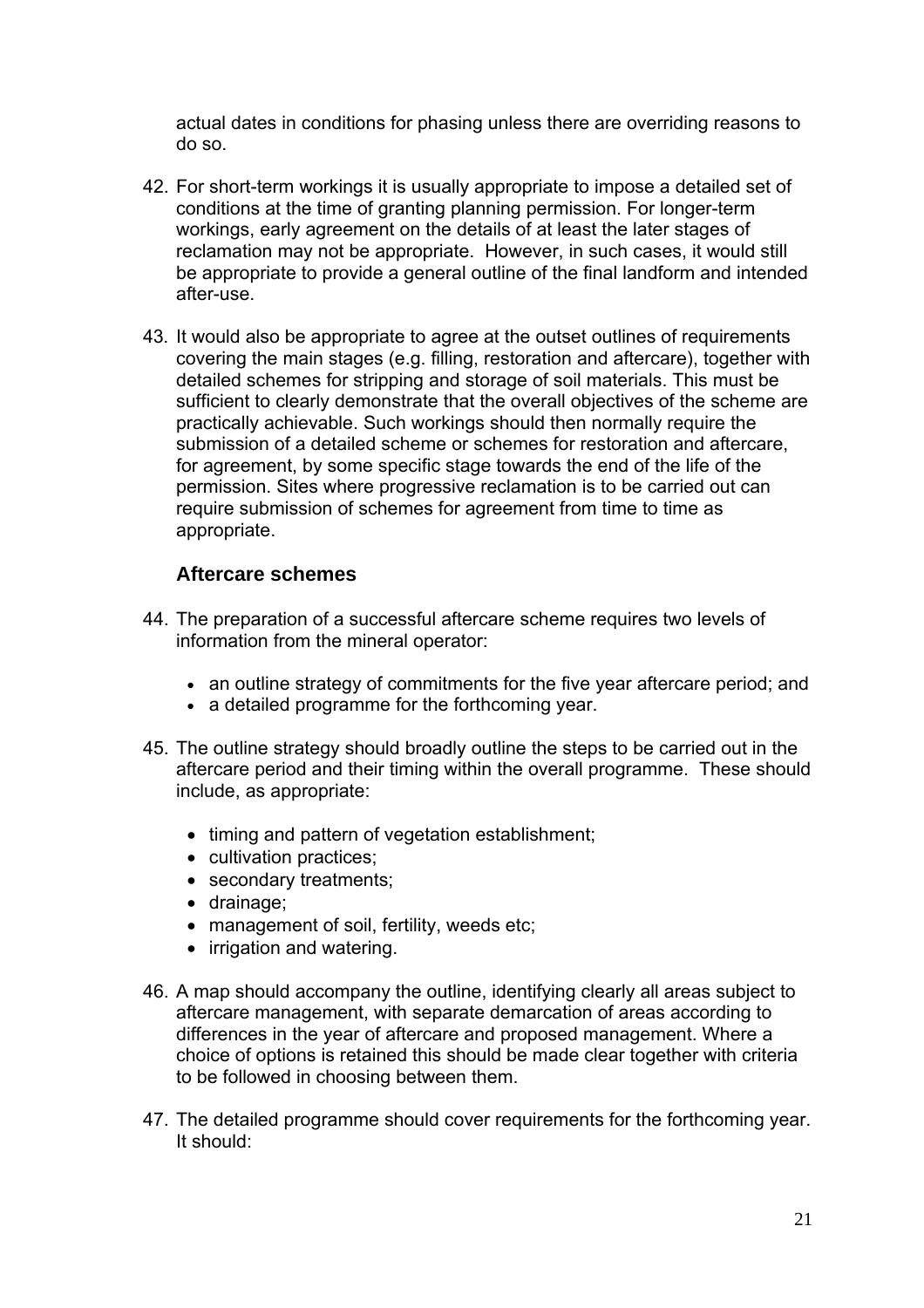- amplify the outline strategy for work to be carried out in the forthcoming year;
- confirm that steps already specified in detail in the outline strategy will be carried out as originally intended;
- include any modifications to original proposals e.g. due to differences between actual and anticipated site conditions.
- 48. The programme should provide for specific steps where appropriate, including:
	- vegetation establishment;
	- vegetation management;
	- secondary treatments;
	- field drainage;
	- irrigation/watering;
	- tree and hedge establishment.

#### **Financial guarantees**

- 49. Responsibility for the restoration and aftercare of mineral sites lies with the operator and, in the case of default, with the landowner. Applicants should, therefore, demonstrate with their applications what the likely financial and material budgets for restoration, aftercare and after-use will be, and how they propose to make provision for such work during the operational life of the site. No payment of money or other consideration can be required when granting planning permission except where there is specific statutory authority.
- 50. Exceptional cases where it will be reasonable for a minerals planning authority to seek a financial guarantee to cover restoration (including aftercare) costs, through a voluntary agreement/planning obligation at the time a planning permission is given include:
	- for very long-term new projects where progressive reclamation is not practicable, such as a super-quarry or some types of industrial or metalliferous mineral sites, where incremental payments into a secure fund may be made as the site develops;
	- where a novel approach or technique is to be used, but the minerals planning authority considers it is justifiable to give permission for the development;
	- where there is reliable evidence of the likelihood of either financial or technical failure, but these concerns are not such as to justify refusal of permission.
- 51. However, where an operator is contributing to an established mutual funding scheme, such as the Mineral Products Association Restoration Guarantee Fund, it should not be necessary for a minerals planning authority to seek a guarantee against possible financial failure, even in such exceptional circumstances.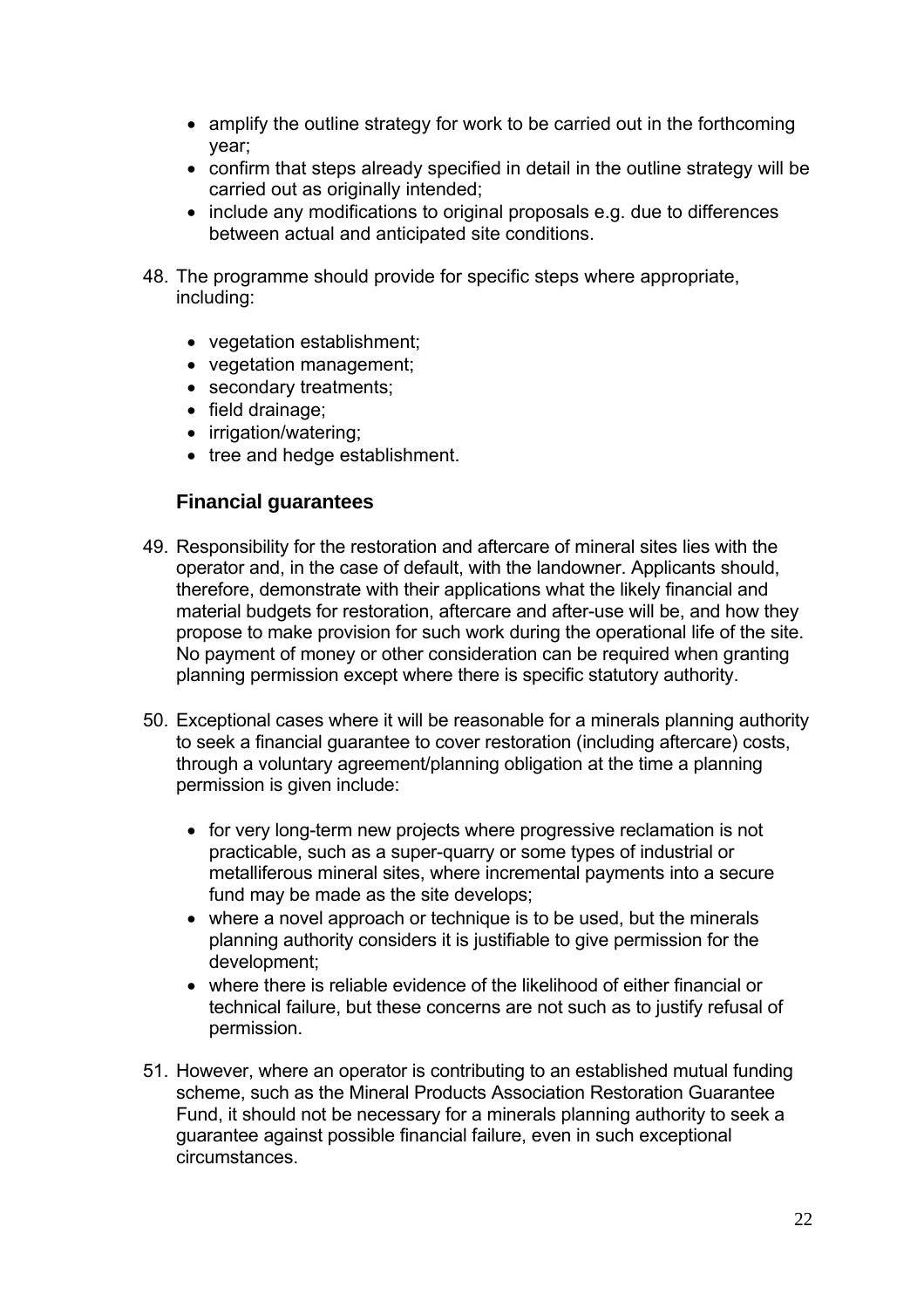# Landbanks for industrial minerals

- 52. For cement raw materials, there should be a stock of permitted reserves ("landbank") calculated for each proposed site for a cement plant. The size of the cement industry's landbank should be directly linked to the scale of capital investment envisaged at a site.
- 53. The landbank requirements for silica sand should be calculated by multiplying the average of the last three years production for which figures are available by the appropriate number of years or by reference to levels of provision set out in the local plan. The calculations should have regard to the quality of sand and the use to which the material is put.

# Definitions in the National Planning Policy Framework

- 54. The National Planning Policy Framework refers to specific categories of minerals. For the purposes of the Framework, the following definitions should be used:
	- aggregate minerals sand and gravel, and crushed rock;
	- energy minerals minerals used in the generation of energy, including shallow and deep-mined coal, oil and gas (including unconventional hydrocarbons such as shale gas); and
	- industrial minerals minerals which are necessary to support industrial and manufacturing processes. These include: brickclay (especially Etruria Marl and fireclay), silica sand (including high grade silica sands), cement raw materials, gypsum, salt, fluorspar, tungsten, kaolin, ball clay and potash.